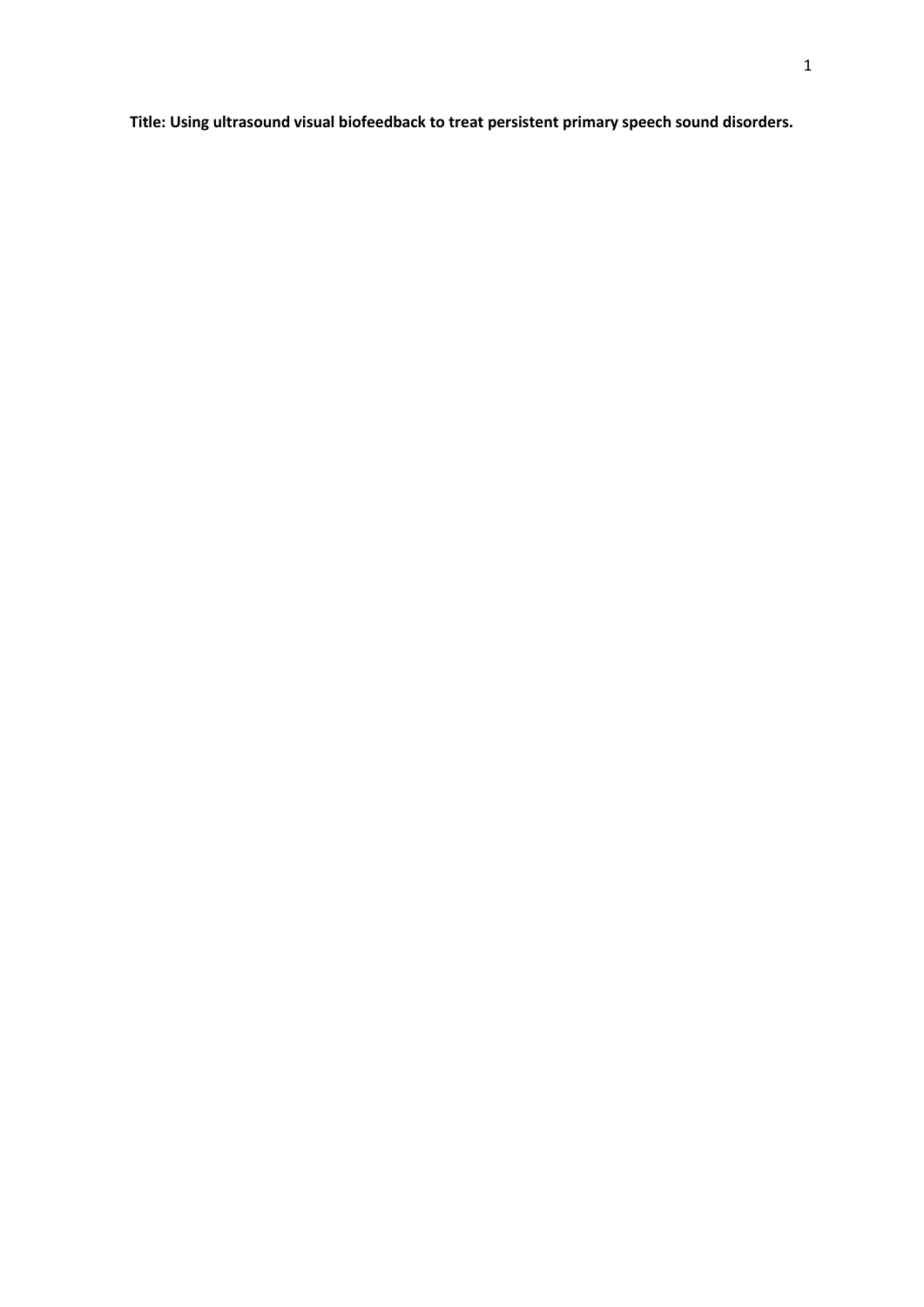### **Abstract**

Growing evidence suggests that speech intervention using visual biofeedback may benefit people for whom visual skills are stronger than auditory skills (for example, the hearing impaired population, Bacsfalvi et al., 2007), especially when the target articulation is hard to describe or see. Diagnostic ultrasound can be used to image the tongue and has recently become more compact and affordable leading to renewed interest in it as a practical, non-invasive visual biofeedback tool. In this study we evaluate its effectiveness in treating children with persistent speech sound disorders that have been unresponsive to traditional therapy approaches.

A case series of seven different children (aged 6;0 to 11;0) with persistent speech sound disorders was evaluated. For each child high-speed ultrasound (121fps), audio and lip video recordings were made whilst probing each child's specific errors at five different time points (before, during and after intervention). After intervention all of the children made significant progress on targeted segments, evidenced by both perceptual measures and changes in tongue-shape.

# **Keywords**

Ultrasound, visual biofeedback, speech sound disorders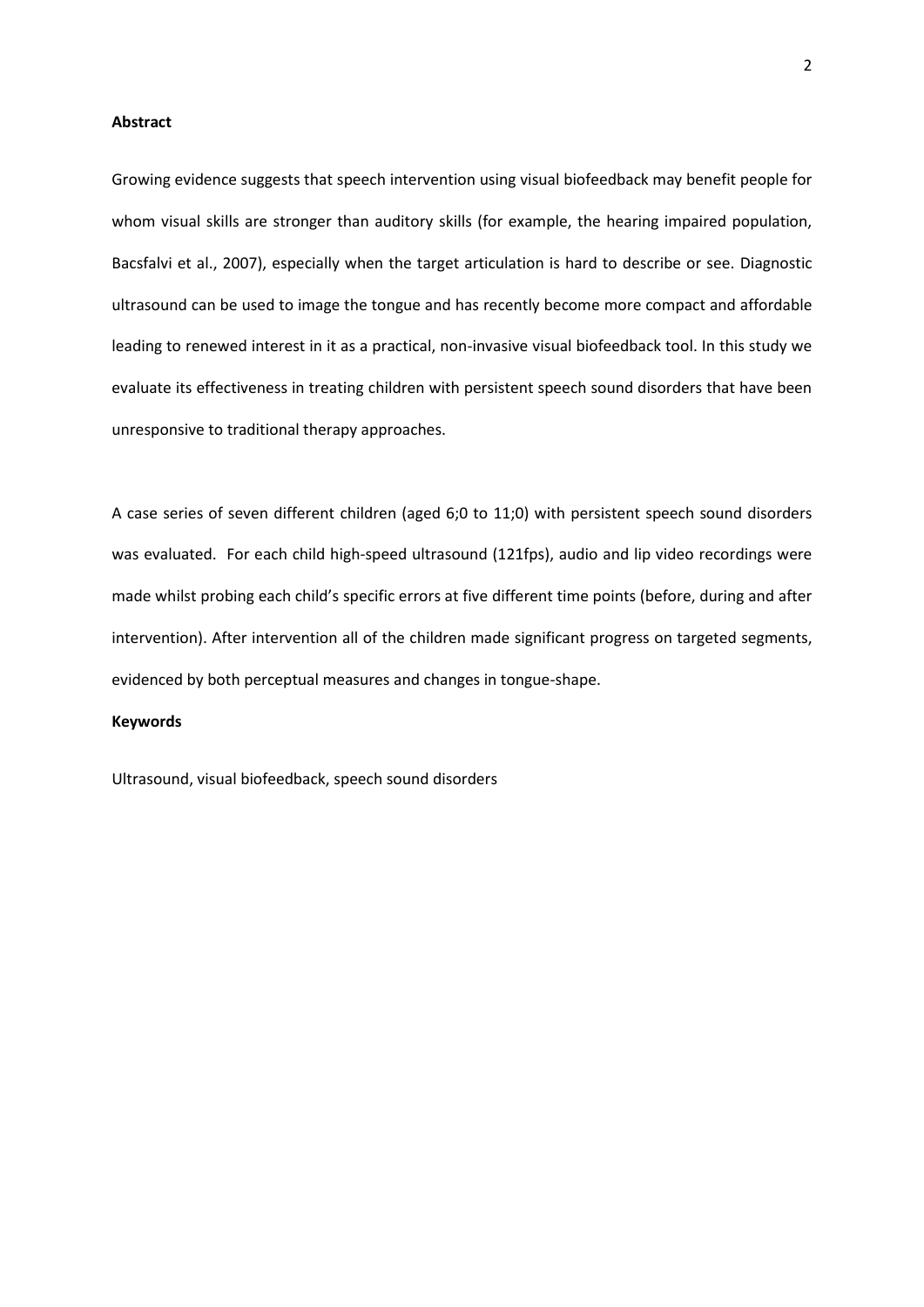#### **Introduction**

Developmental speech sound disorders (SSDs) are a common communication impairment in childhood, affecting between 10% and 15% of pre-school children and 6% of school-aged children (American Speech–Language–Hearing Association (ASHA) 2000; McLeod and Harrison, 2009). They are a heterogeneous group with differential diagnoses such as (consistent/inconsistent) phonological delay/disorder, developmental verbal dyspraxia (childhood apraxia of speech) and articulation delay/disorder (see Waring and Knight, 2013 for a review of the classification of SSDs).

While there is evidence that SSDs, especially phonological delay/disorder, are amenable to remediation using auditory based methods, such as minimal pairs and core vocabulary therapy (Broomfield and Dodd, 2011; Law, Garett and Nye, 2003) there remains a proportion of children who are unresponsive to conventional intervention, defined as persistent SSD, or intractable SSD (Wood and Scobbie, 2003). For these children, visual biofeedback methods such as electropalatography (EPG) and ultrasound visual biofeedback (U-VBF) are thought to provide the missing piece of the puzzle by making internal cues such as tongue shape and position explicit (Gibbon et al., 1999) and thus allowing these children to learn new articulations or sequences of articulations. Over the last 30 years a large number of small n studies have shown that EPG is potentially effective at remediating intractable SSDs (Gibbon, 2013). However, larger studies are lacking with a Cochrane review of EPG for the treatment of cleft palate speech (Lee, Law and Gibbon, 2009) finding that only one small (n=6) study (Michi et al., 1993) met inclusion criteria. The lack of larger randomised control studies may be due to logistical problems with manufacturing individualised EPG palates. In this study we look at the potential of a different visual biofeedback technique for the treatment of persistent SSDs, ultrasound tongue imaging (ultrasound visual biofeedback, U-VBF).

### *Visual biofeedback intervention for intractable SSDs.*

The evidence for U-VBF therapy is small but promising, with only 19 small case or group studies reported in the literature. Most studies originate from the USA and Canada, with earlier studies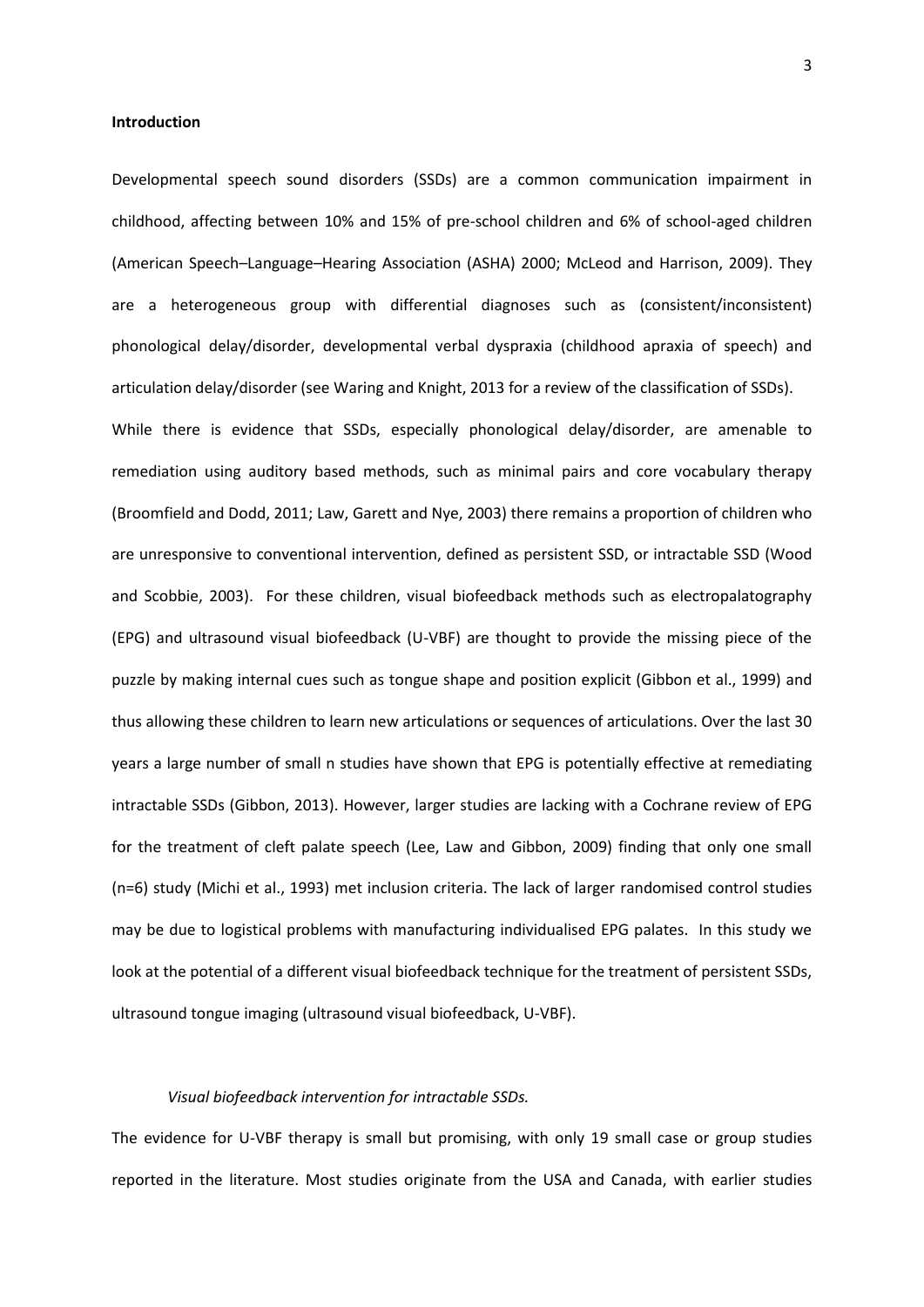focussing on children and young people with hearing impairment and later studies beginning to look at persistent SSDs (including Childhood Apraxia of Speech). Therapy has mainly addressed the production of the consonant /r/, because its accurate pronunciation is communicatively and socially important in North America. However, its use with other lingual speech sounds is less reported and it cannot be assumed that approaches that are effective for  $/r/r$  misarticulations will necessarily translate to other error types since /r/ is particularly late acquired and articulatorily complex (Gick, Bernhardt, Bacsfalvi and Wilson, 2008) which in turn effects motor learning (Maas et al., 2008). It is surprising that other error types have been largely neglected given the range of lingua-palatal targets reported in the EPG literature and considering the underlying mechanisms behind the success of both techniques are likely to be the same. For example, to our knowledge no studies have reported on the use of U-VBF in the treatment of persistent velar fronting despite the fact that it has been the subject of several EPG studies (e.g. Gibbon, McNeill, Wood and Watson, 2004) and coronal/dorsal distinctions are clearly imaged with ultrasound. However, a recent study by Preston, McCabe, Rivera, Whittle, Landry and Maas (2014) shows promising results for U-VBF in treating residual SSDs. The authors employed U-VBF in the treatment of eight children (childhood apraxia of speech excluded, this group was the subject of a previous study, Preston Brick and Landi, 2013), while all of the children focused on the correct production of  $/r/$  either mainly or to some extent, half of the participants also underwent treatment for sibilants. It is not clear from the paper what the nature of the error types were, however we presume the children presented with typical developmental /r/ errors and lateralisation of sibilants is alluded to, although not explicitly described. Nevertheless, results were generally positive, with most participants making gains (an increase in percentage target segment correct of 39% in the first treated condition and 32% in the second) in untreated words and sentences. However, the results are somewhat limited because only one word context (e.g. word initial) with two variants (i.e. if word initial /r/ was treated only /re/ and /ro/ were taught) was treated in each block of therapy. Results are based on perceptual ratings with no ultrasound data given to confirm changes in tongue-shape post-therapy, possibly because the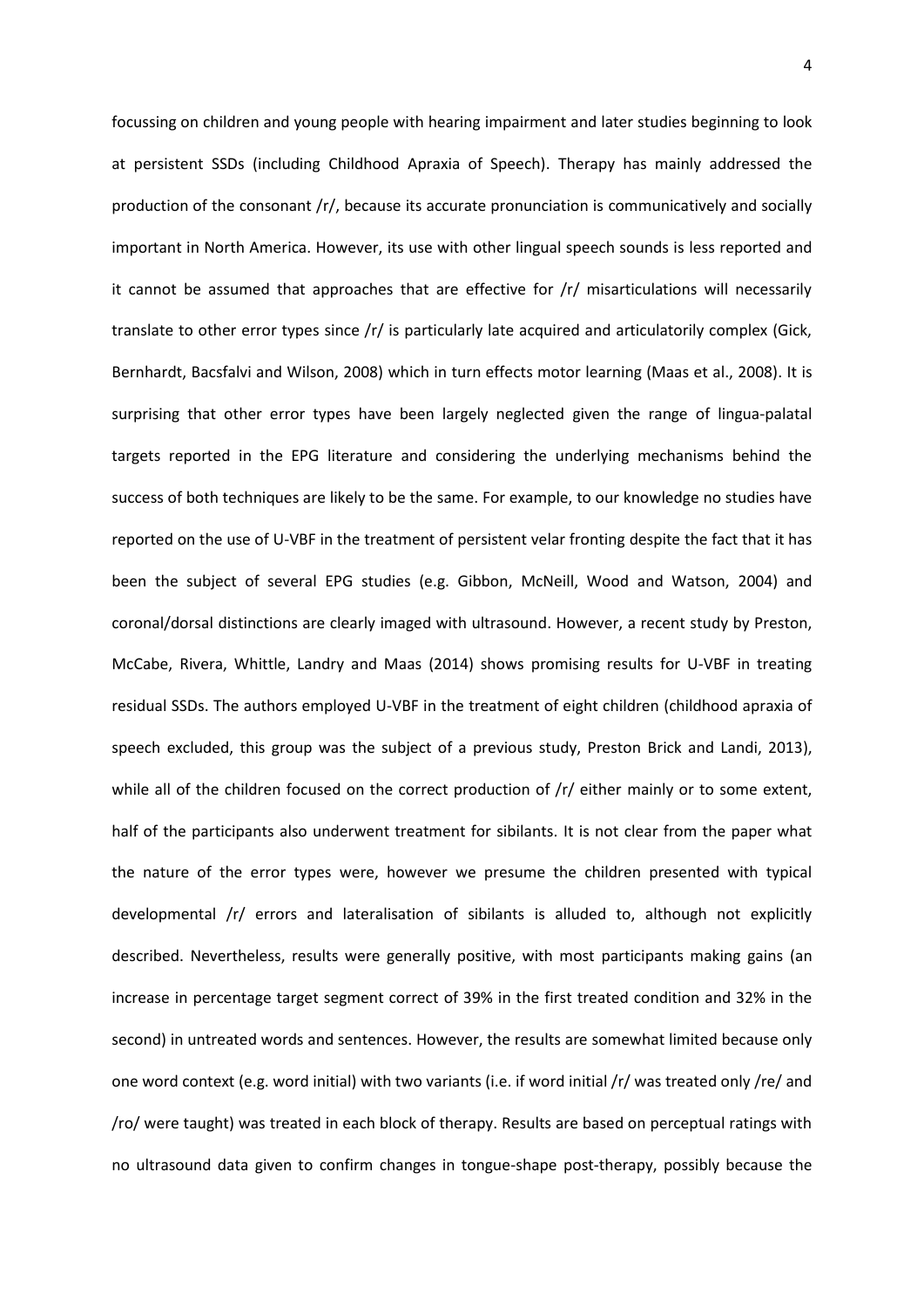system used to collect ultrasound data does so only at 18 frames per second, which is adequate for viewing dynamic movements during therapy but makes analysis of specific time points tied to acoustic events difficult. Ultrasound systems with frame rates between 60 and 200fps are optimal for speech analysis (Wrench and Scobbie, 2011).

# *Ultrasound tongue imaging*.

Ultrasound Tongue Imaging (UTI) uses standard medical ultrasound to image the tongue in realtime. The probe is placed under the chin, allowing real-time visual feedback of most of the surface of the tongue in either the mid-sagittal or coronal plane. In both views, the imageable area is constrained by shadows from bone, with the tongue tip in particular being susceptible to a shadow from the mandible. Unlike EPG, the image is an anatomically correct representation of a slice of the speaker's own tongue. However, other relevant anatomical information, such as the lateral margins of the tongue and the relation of the tongue to the hard palate, are not visible in a typical midsagittal UTI image. Stone (2005) gives an overview of ultrasound tongue imaging, including how to interpret the image and different methods of stabilising the probe. Many clinical studies use handholding of the probe only, this is convenient and comfortable for the client, but leads to difficulties stabilising the images and measuring differences in tongue shape. Alternatively, the probe can be stabilised, to allow measurements to be taken and allow the clinician and speaker to be "hands free". In our study the probe was stabilised using a headset (see figure 3 below) to allow us to compare ultrasound images before and after therapy, however, it does result in some restriction of jaw movement. Figure one shows typical ultrasound images.

# *Insert figure one about here*

### *The mechanisms underlying ultrasound visual biofeedback therapy.*

The most commonly used interventions for SSDs (minimal pairs, auditory discrimination, phonological awareness are the most commonly used approaches, Joffe and Pring, 2008) rely on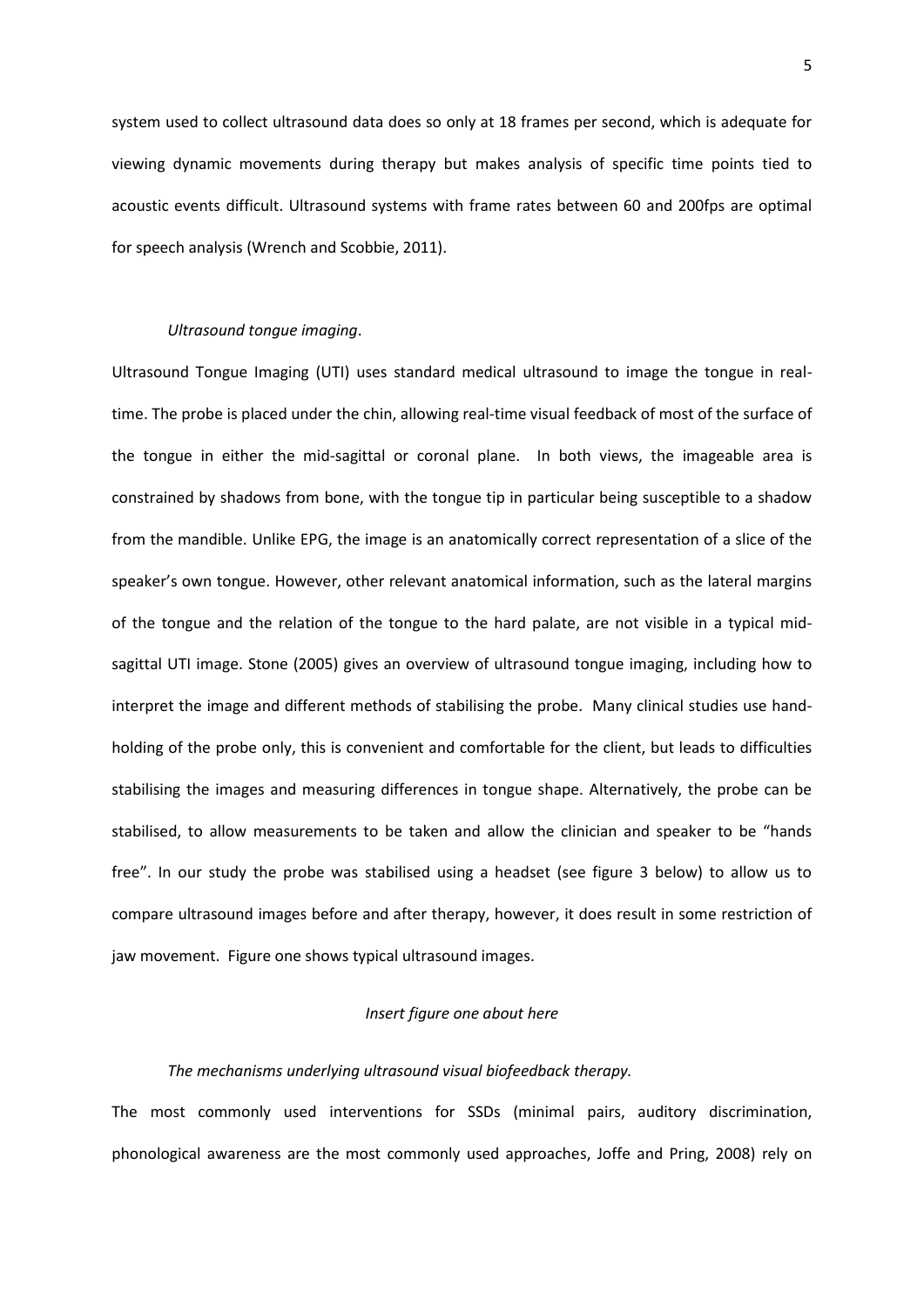auditory skills; clients must listen to their own productions and modify them using auditory cues. Visual biofeedback provides another modality, supplementing or even potentially circumventing the auditory system. Preston et al. (2013 and 2014) argue convincingly that U-VBF is a motor based therapy. Children who make inappropriate phonetic realisations of certain speech sounds do so because they have an inappropriate motor plan for that sound (Preston et al., 2014). We expand this idea by suggesting that the inappropriate motor plan can be ascribed one of three categories. It may be identical to that of another phoneme resulting in homophony in the system (as in classic velar fronting). Alternatively, the motor plan is abnormal or underspecified resulting in something homophonous-sounding but nonetheless different in some way. In other words, a "covert contrast" (Gibbon and Scobbie, 1997) appears where a child who was previously thought to have collapsed two categories (i.e. velars and alveolars are both transcribed as [t] resulting in the clinician believing the child presents with the phonological process of velar fronting) does in fact have two phonetically distinct realisations, for example /t/ $\rightarrow$ [t] and /k/ $\rightarrow$ [t]). In this case, instrumental analysis shows that the child is producing two distinct phonemes that are imperceptible to the listener. Lastly, the motor plan is abnormal to the extent that it results in the realisation of a non-native speech sound, as is the case for lateral lisps in English speakers.

U-VBF provides the learner with an opportunity to acquire a new motor plan because it supplies a novel type of "knowledge of performance" (Preston et al., 2013 and Preston et al., 2014). Prior to U-VBF some knowledge of performance is available to speakers via both the auditory consequence of the movement and somatosensory feedback (they can feel their own tongues moving), but it seems that , even though the technique uses an unfamiliar type of image of a poorly specified aspect of the speaker's own articulation, the real-time visual information somehow boosts feedback, hence leading to acquisition of articulations which was not previously possible (i.e. through traditional articulation therapy, which uses placement cues). Once a new general motor plan for a movement is established, transitioning from constant (e.g. producing the new articulation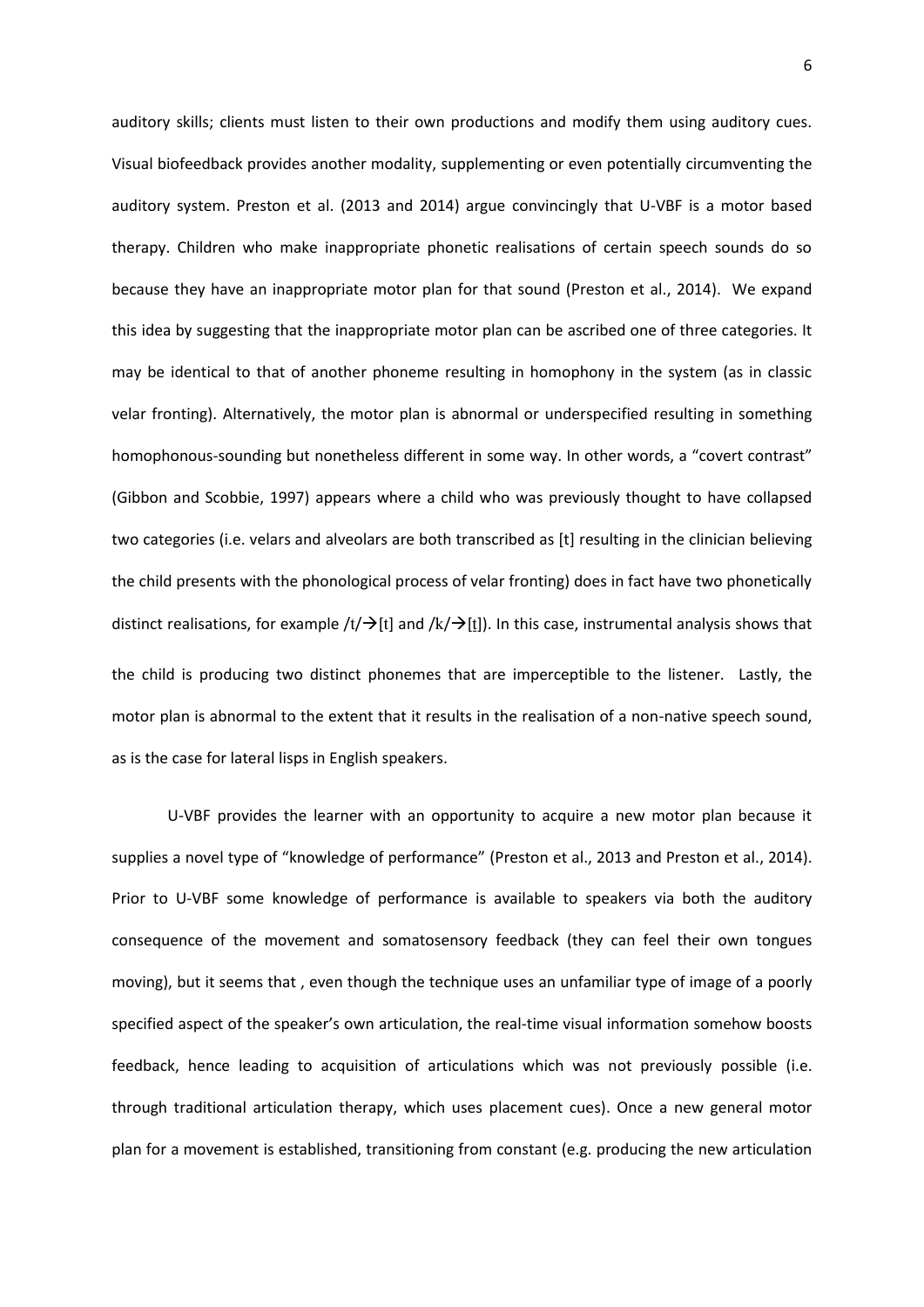in only CV) to variable practice leads to better retrieval and flexibility of the motor plan, or essentially generalisation of the new articulation across speech. In Preston et al.'s (2014) study they do this by varying prosody (which was actually no more effective than not varying prosody) and teaching the new segments in limited contexts. In his study (Preston et al., 2014), /r/ is typically taught only in CV with two different vowels. In contrast, in the current study we pursue a different treatment model. We aim to move quickly from any context in which there is a correct production by varying the position within words and vowel context (all vowels of Scottish English) to promote rapid generalisation across the child's system, thus maximising the amount of therapeutic feedback on articulatory shape, location and dynamics on the one hand, and broadening experience of specific or holistic aspects of the acoustic output on the other.

Previous research (e.g. Berhardt, Bacsfalvi, Gick, Radanov and Williams, 2005; Byun, Hitchcock and Swartz, 2014) on U-VBF have presumed that it is crucially the biofeedback aspect of the technique that leads to its success, with the contribution of demonstration of tongue movements by another speaker rarely explored. Preston et al. (2013 and 2014) has focused on the theory that the success of U-VBF is attributable to the knowledge of performance supplied by the visual display of the speaker's own tongue. While we agree that U-VBF is a strongly motor-based therapy, this theoretical perspective does not account for the contribution which the demonstration of typical target tongue shapes by normal speakers plays (primarily the clinician in this setting). Research in other fields, particularly second language acquisition (see Ouni, 2011), has highlighted the potential value of demonstrating articulatory movements to learners. Moreover, Kröger, Graf-Borttscheller and Lowit (2008) showed that 25 children aged 4;6 to 10;7 with articulation disorders were able to recognise the phonetic features of a range of consonants and vowels with accuracy rates of 63% from a 3D model and 61% from a 2D-model. The children were asked to view silent movies of the phonemes and vocalise what they considered the best fit for the movie. Whilst this study did not investigate whether the articulatory animations improved progress in therapy, the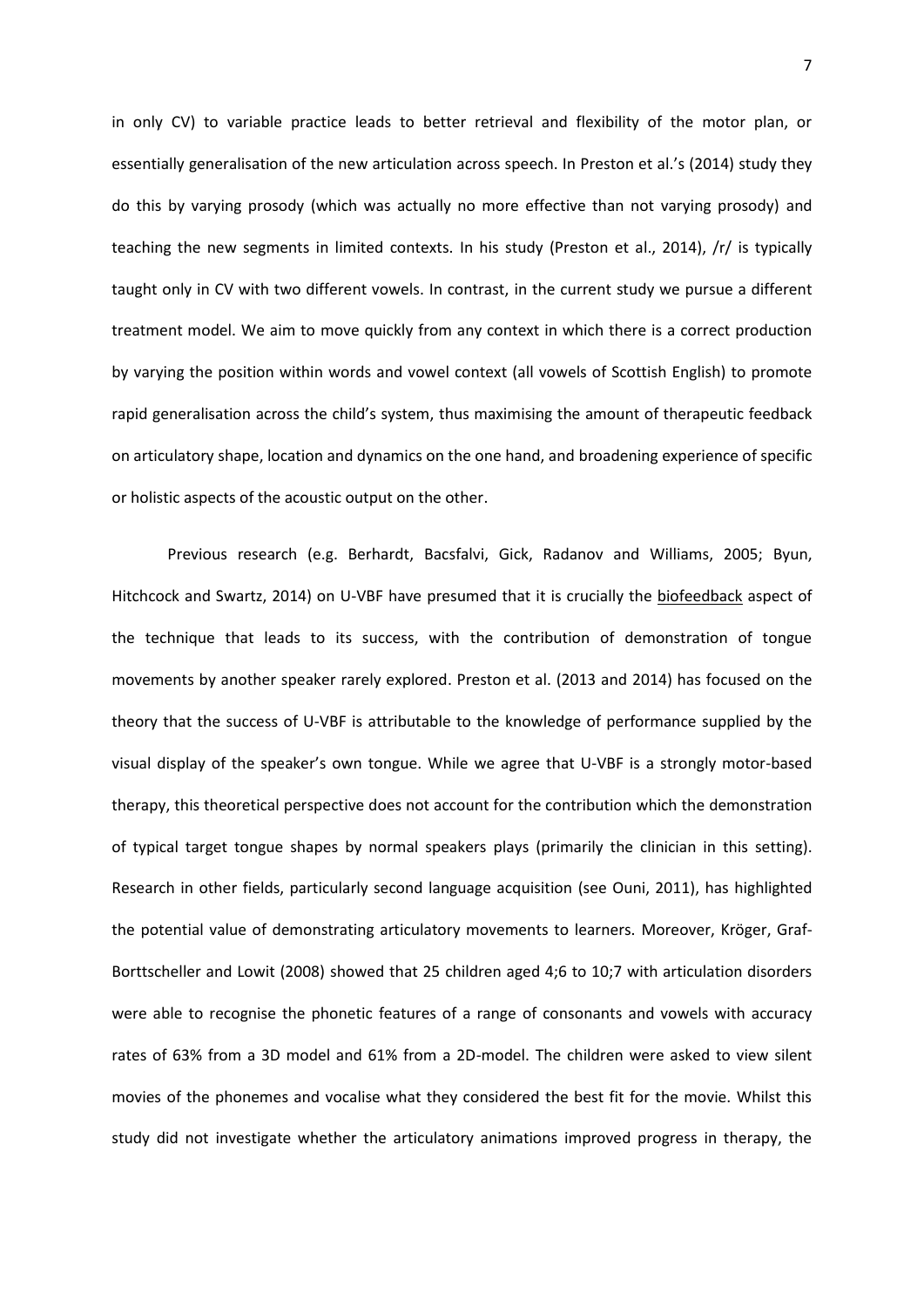authors conclude that the study does show an intuitive ability to tongue-read from a Talking Head model in school-aged children.

Another study (Cleland, McCron and Scobbie, 2013) showed that tongue-reading is possible from both EPG and ultrasound displays. In this study phonetically naïve typical adults viewed realtime and slow motion EPG and ultrasound silent movies of ten different linguo-palatal consonants and four vowels. Participants selected which segment they perceived from four forced-choice options where only one choice was possible (for example, options did not differ only in voicing since EPG/Ultrasound is not able to show voicing). Participants performed above chance for both EPG and ultrasound for consonants but at chance level for vowels with ultrasound. This study concludes that ultrasound and/or EPG might be used as models in studies which wish to investigate the use of Talking Head-type models. Indeed, Bernhardt et al. (2005) suggest that EPG and U-VBF therapy begin with demonstration of the target articulation, usually by the clinician. It is likely that articulatory models (or "Talking Heads") are the starting point of all VBF interventions, but their use is often not explicitly mentioned or explored, nor do any studies report on the use of EPG or ultrasound purely as visual articulatory models without the speaker-specific biofeedback.

## *Purpose and hypotheses*

The purpose of the current study was to pilot the use of U-VBF with children with intractable SSDs with a variety of lingual articulatory errors. We sought to recruit children with errors other than developmental /r/ errors (gliding) to test that hypothesis that U-VBF can be used for a much wider variety of articulatory errors. In addition, we explicitly incorporated the use of ultrasound articulatory models into our motor-learning paradigm (see below) by showing all children dynamic ultrasound video of typical speakers in the same age range. Whilst previous studies allude to using clinician models, to our knowledge no study has systematically used age-matched models. Lastly, we hypothesised that the introduction of multiple articulatory contexts early-on in therapy would lead to generalisation across word position and vowel contexts of the taught segments.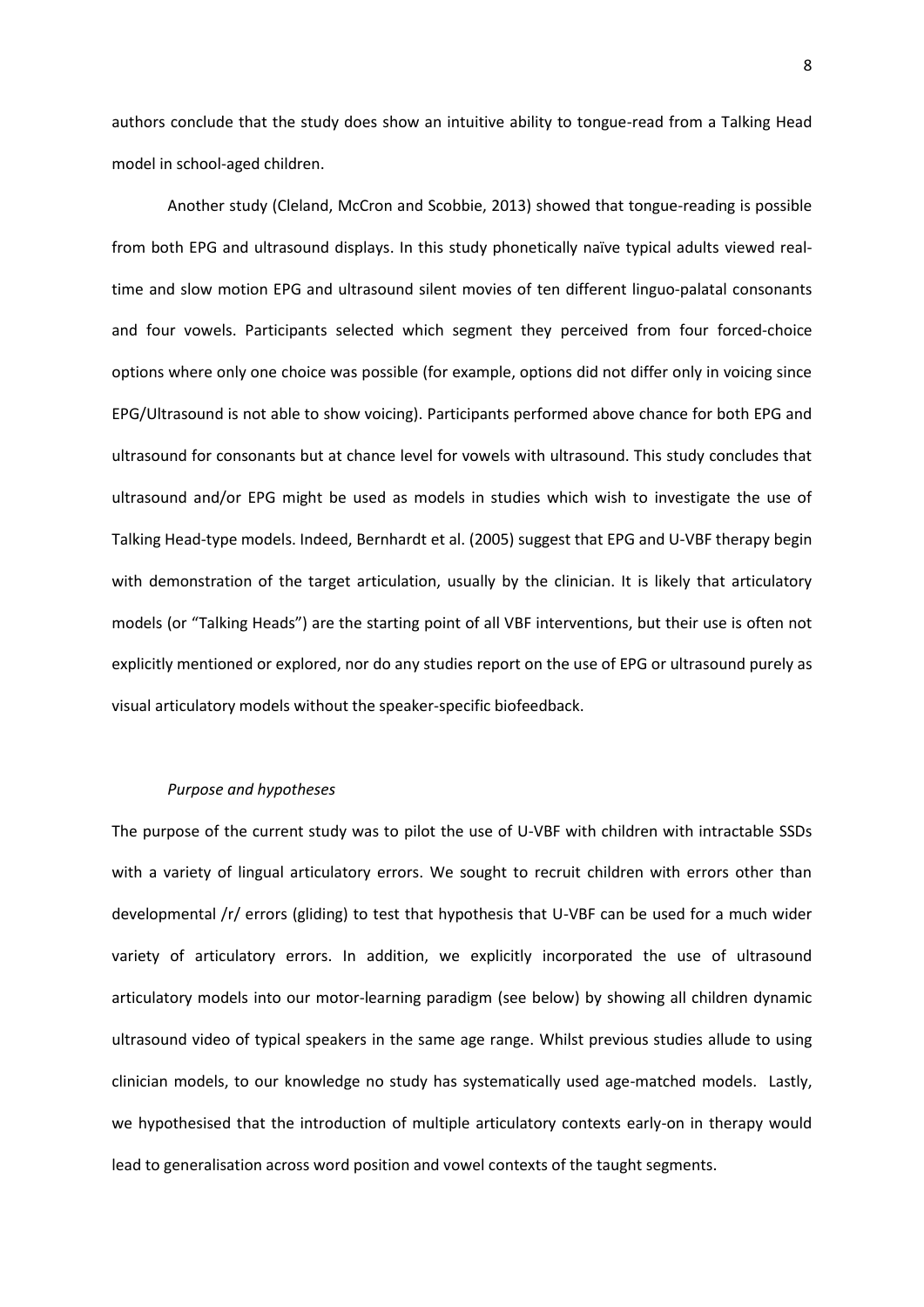### **Method**

### *Participants*

Eight participants aged 6;0 to 10;1 with persistent primary SSDs were initially recruited from local Speech and Language Therapists. We requested children aged over six with lingual errors which had been unresponsive to treatment. All participants were monolingual speakers of English (though participant 04M, later excluded, had lived in Greece until three years old) and all had received speech therapy in the past, but not using any visual biofeedback methods. Children were excluded if they had more than 30% segment correct at baseline probes (see below).

#### *Design*

The study is best described as a case series. Each child underwent two baseline probes (weeks 1 and 6 with no contact between) to establish stability of speech errors (to confirm reports from the referring clinicians) and to allow us to do an in-depth diagnostic analysis of their speech. Intervention occurred over 12 weekly therapy sessions, with a mid-therapy probe at sessions 6 (week 12). Finally there were a pair of post-therapy maintenance probes 6 weeks apart, first immediately post-therapy (week 19) and again, after no contact, at week 25. See Fig 2 for a timeline for each participant.

### *Insert figure 2 about here.*

# *Pre-Therapy Assessments: Baseline 1 & 2*

# *Language and Speech Assessments*

The participants completed a battery of standardised speech and language assessments undertaken at either baseline 1 or 2.

## *Receptive Vocabulary*

The British Picture Vocabulary Scales-3 (BPVS-3, Dunn, Dunn, Styles and Sewell, 2009) were used as a measure of receptive vocabulary. This assessment covers a wide age range. It is a multiple-choice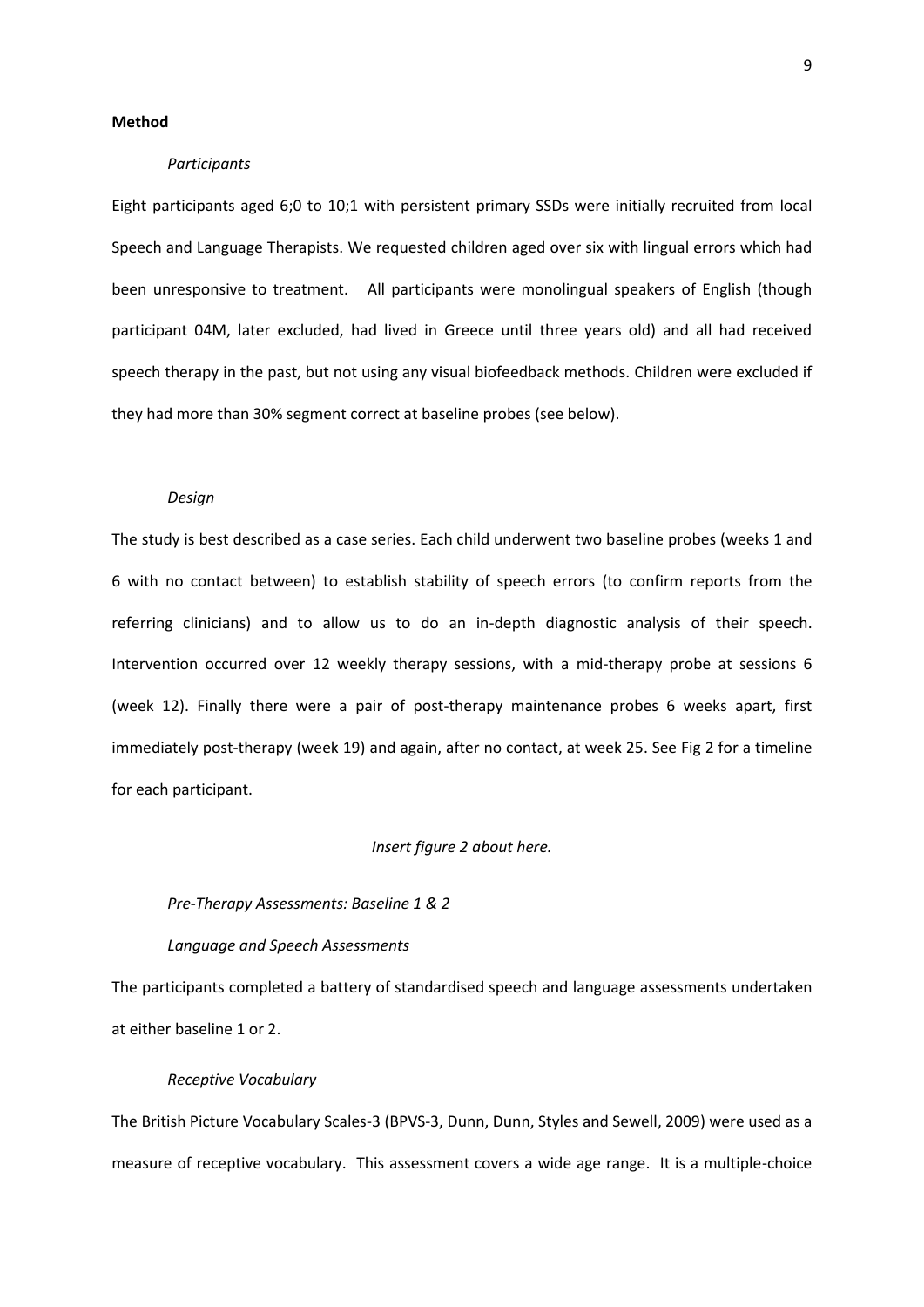test in which participants must select one of four pictures to match a single word spoken by the tester.

# *Receptive and Expressive Language*

The Clinical Evaluation of Language Fundamentals- 4UK (CELF-4UK, Semel, Wiig and Secord, 2006) core language score was used to measure receptive and expressive language.

## *Oromotor Function*

Oromotor function was assessed using the Robbins and Klee clinical assessment of oropharyngeal motor development in young children (RK, Robbins and Klee, 1987). In this assessment, children are required to perform speech and non-speech oral movements, which are scored as either adult-like (2 points), approaching adult-like (1 point) or absent (0).

# *Ultrasound Recording of Speech Measures*

Unlike any previous studies of U-VBF intervention (for example Bacsfalvi and Bernhardt, 2011; Byun et al., 2014) we used a high-speed, probe-stabilised ultrasound system (Scobbie, Wrench and Van der Linden, 2006, see figure 3). This allows analysis of changes in tongue shape longitudinally, in particular pre vs. post-therapy, allowing us to supplement perceptual data with qualitative and quantitative analysis of the mid-sagittal profile of the tongue. The headset was fitted in such a way that the mandible and hyoid shadows were symmetrical on the image, thus ensuring we could see as much of the tongue as possible. It is not possible to see the hard-palate during speech due to the air boundary at the surface of the tongue, with the shape of the palate only able to be inferred when the tongue is pressed against the palate. Children were therefore asked to swallow at the beginning and end of recording sessions to allow us to record the location of the hard palate. The headset can become heavy and uncomfortable over time and for this reason sessions were restricted to a maximum of 50mins and removed sooner at participant's request. All children tolerated the headset during all recording sessions without having to remove and refit it. Whilst the headset does restrict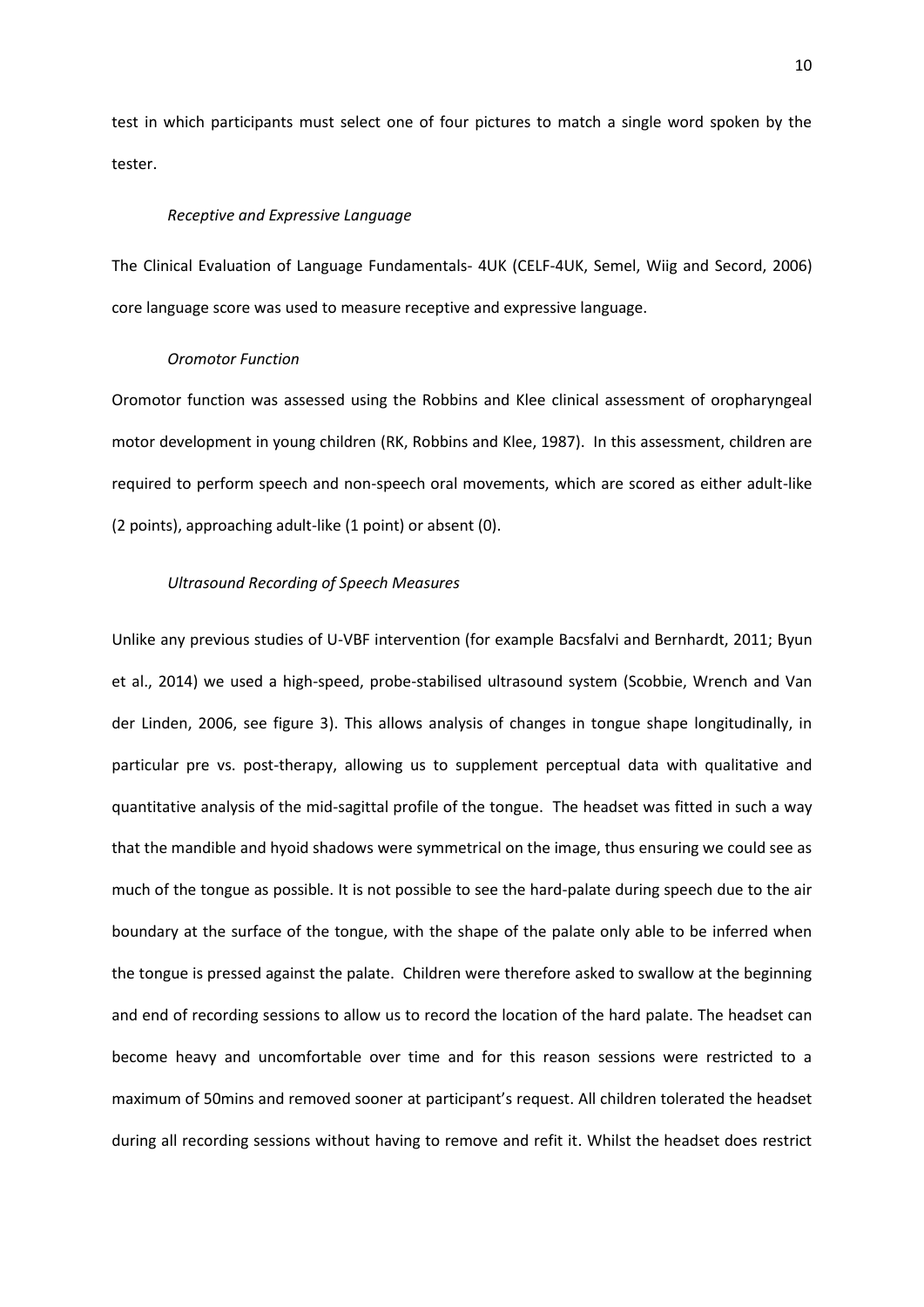jaw movement somewhat, we ensured that all speakers were able to articulate the Scottish English vowels /i,a,o/ comfortably before beginning as part of our protocol for fitting the headset.

Ultrasound data was acquired using an Ultrasonix SonixRP machine remotely controlled via Ethernet from a PC running Articulate Assistant Advanced software<sup>TM</sup> (Articulate Instruments Ltd, 2012) version 2.14 which internally synchronised the ultrasound and audio data. The echo return data was recorded at ~121 frames per second (fps), i.e. ~8ms per frame with a 135 degree field of view (FOV) in a mid-sagittal plane. A bespoke version of AAA was developed to allow us to use the software for therapy. The software closely emulates the AA software widely used for EPG therapy (Articulate Instruments Ltd, 2010). Static target tongue-shapes are displayed on the right of the computer screen and the child's live tongue image on the left. Tongue shapes can be saved from another person's speech (therapist's, or another child's) or be based on an individual's own productions. The live display can be frozen to allow the therapist to point out salient features. A hard-palate trace can be super-imposed on the live image and quick playback (including slow-motion playback) of participant's attempts at articulations during therapy or for analysis is easily achieved. All of the participants were recorded with ultrasound for all speech measures at all five probe time points and the same system was conveniently used to provide the real-time visual feedback therapy. By using the probe stabilisation headset during therapy we were able to avoid the situation where the ultrasound image is subject to excessive movement during the session. Only during intervention were the children able to see the ultrasound image and therefore there was no biofeedback available during probes. Recordings and therapy took place in a sound-treated studio with the SLT sitting alongside the participant. Simultaneous acoustic and lip-camera recordings (~60fps) were also made, using an audio technica 803D clip-on microphone sampling at 22050Hz and a NTSC microcamera synchronised to the audio.

*Insert Figure 3 About Here*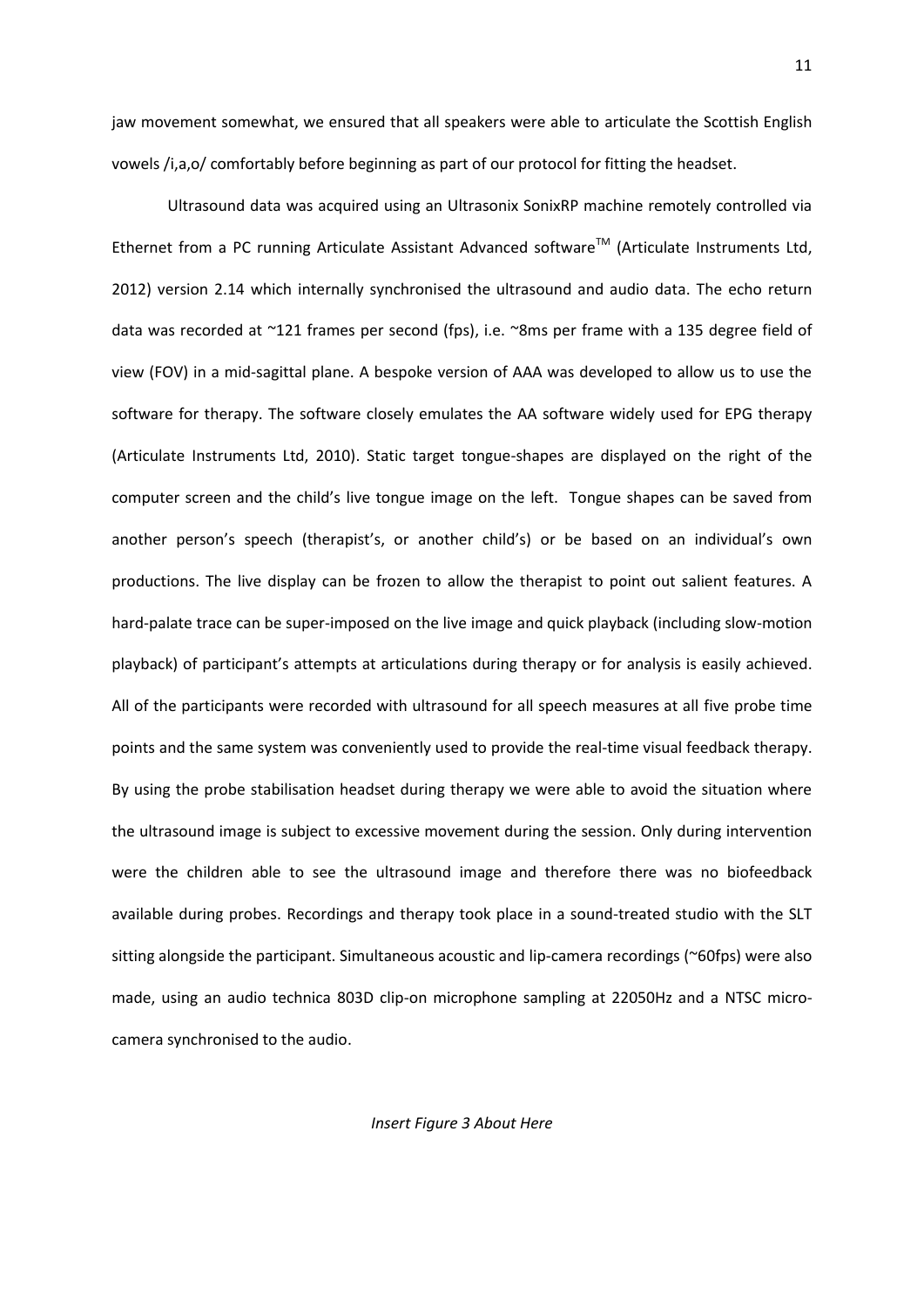#### *Standardised Speech Measures*

At baseline 1 the participants completed the articulation and phonology subtests of the Diagnostic Evaluation of Articulation and Phonology (DEAP, Dodd, Hua, Crosbie, & Holm, 2002). The DEAP was administered and scored by the treating clinician (the first author) only as it was used to determine therapy targets rather than as a quantitative measure of change. All speech measures were recorded with simultaneous ultrasound (see above). The articulation subtest is a picture naming task consisting of 30 words with each phoneme of English in at least one phonotactic position in a word. Any phonemes which are produced inaccurately are subjected to a stimulability test whereby participants are asked to imitate the segment in CV/VC (or vowel in isolation) or in isolation. This test allowed us to determine which, if any segments, participants were unable to articulate prior to intervention as VBF is thought to be most useful for establishing motor programmes for new articulations (Gibbon & Wood, 2010). In addition the phonology subtest was repeated at both baselines. This test is a measure of consonant production in 50 single words, covering most consonants of English in word initial and final positions. The phonology subtest allows an overall calculation of percentage consonants correct (PCC). Table one shows the group results for the pretherapy measures, with numbers expressed as standard scores or percentages as appropriate.

# *Insert Table One About Here*

In order to determine which consonants should be the focus of therapy, all errors produced in the phonology subtest of the DEAP at B1 were subjected to a process/pattern analysis, following instructions in the DEAP manual. This should not be taken to mean that the errors are a result of a specifically phonological impairment, rather, whilst some errors are traditionally thought to be phonological in nature, for example fronting of /k/ to [t] (Grunwell, 1985), other processes are more usually thought to be phonetic/articulatory in nature, for example, lateralisation of /s/ (Gibbon & Hardcastle, 1987). Nevertheless, the pattern analysis was undertaken as a method of describing the children's speech sound errors with no prior assumptions about the underlying cause of those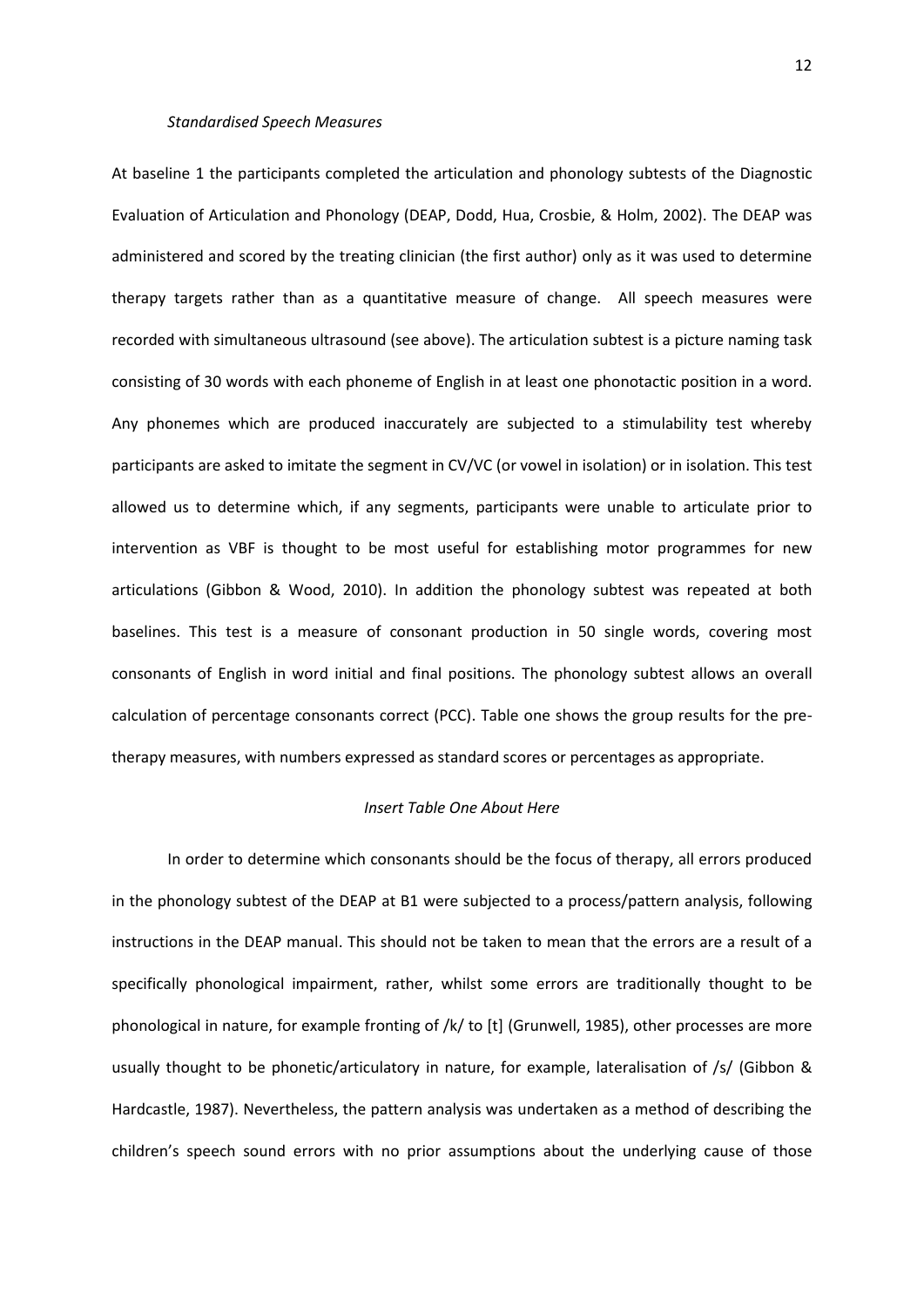errors. To determine which errors were most likely to impact on intelligibility, any error occurring fewer than three times in the DEAP was discounted (Dodd et al., 2002). Since U-VBF is only useful for remediating errors related to lingual speech-sounds, any errors which affected non-lingual consonants were also set aside. Lastly, errors involving socially acceptable variants or developmentally delayed productions of /r/ (such as [w] or [v]) were discounted, as typically this segment is not a focus of treatment in the UK. This left a smaller set of errors from which therapy targets could be determined. The process with the highest number of errors, excluding gliding, was therefore treated first in therapy. For 4/7 of the participants this left only one error that could possibly be treated. For the other three participants, other errors were targeted when the primary target reached 80% accuracy during the course of therapy. Participants 03F and 08M met this criterion (see below for further details).

### *Probes*

Following the DEAP phonology and articulation subtests at B1, a wordlist/s targeting each child's specific lingual errors was selected from a battery. Children were required to produce less than 30% probe segments accurately in order to be included in the study, participant 04M was therefore excluded at this point as his issues were more to do with sequencing of sounds at sentence level than correct production in single words. These probes or wordlists were recorded at each timepoint: baseline, mid-therapy and post-therapy maintenance. Wordlists consisted of 50 untreated words on average. These words were never used in the course of therapy, allowing us to check for generalisation of targets. Each wordlist contains the "in error" lingual targets (denoted by shading in table 2) in singleton word initial, medial and final positions in a variety of vowel environments, plus clusters. Minimal pair comparison words (as appropriate, where the child's error resulted in homophony) and sentences were also collected. In this paper we present data from only one therapy target per child, however, several of the children presented with multiple errors (see Table 2). Other errors were targeted if the primary target reached 80% accuracy during the course of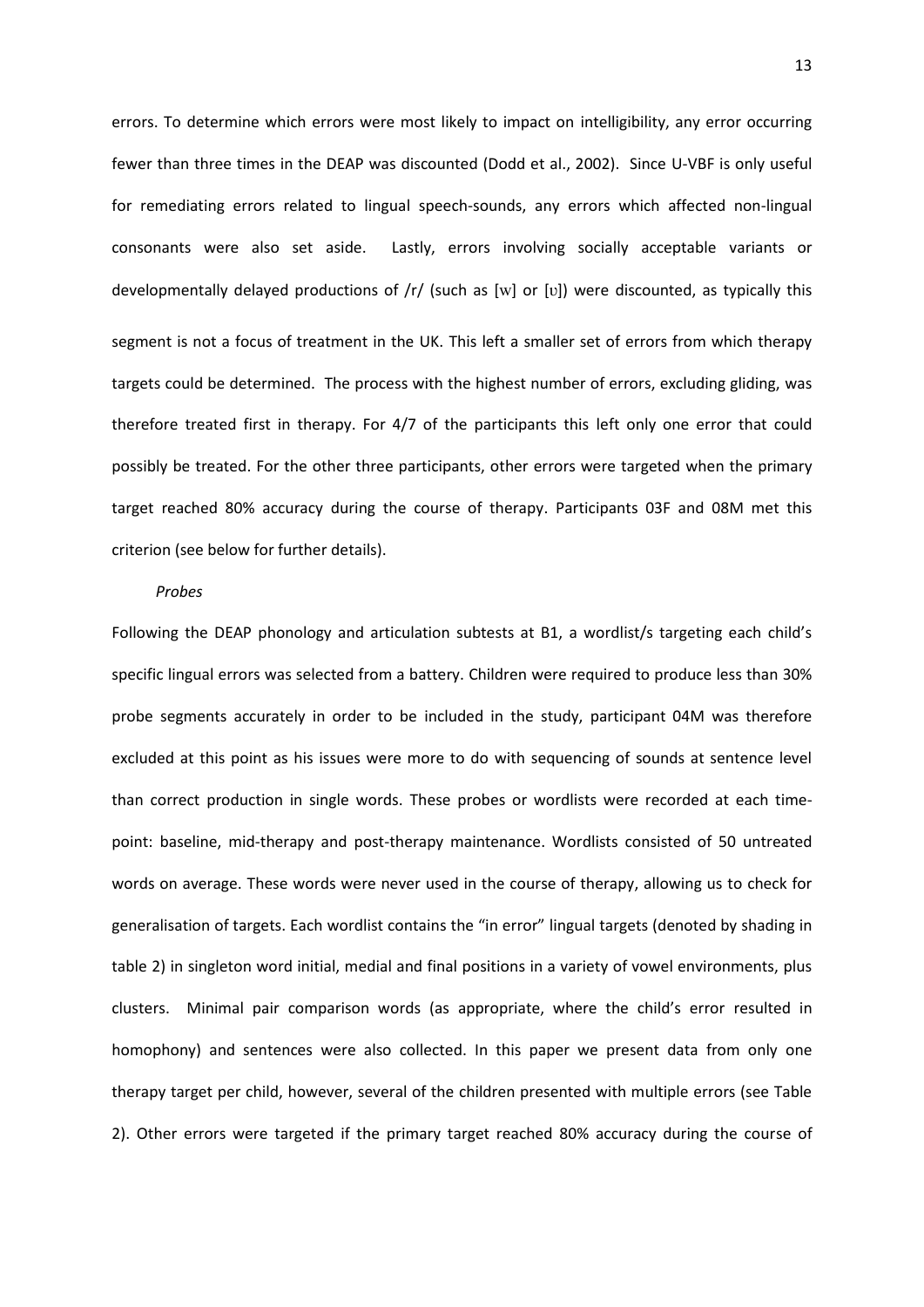therapy, but here we reported only what was treated first in therapy in order to allow us to present consistent maintenance data.

A narrow phonetic transcription of the probe data (target segments only) was performed by the treating clinician using the acoustic, ultrasound and lip-camera data. This allowed us to calculate a specific percentage segment correct at each time point. Two final year Speech and Language Therapy students who had completed their phonetics training provided inter-rater reliability for the 50% of the untreated wordlists.

In addition a qualitative ultrasound analysis was undertaken at B1 and Post-therapy time point M1 of singleton consonants in the single non-treated words. Using AAA software (Articulate Instruments, 2012) fricatives were annotated at the acoustic midpoint and stops at the burst. For each segment, the nearest ultrasound frame to the midpoint/burst was selected and a spline indicating the tongue surface fitted to the image using the semi-automatic function in AAA software (Articulate Instruments, 2012). The user draws a spline in the region of the ultrasound image of the tongue and AAA's local edge-tracking function is used to search for the best edge locally, to assign a confidence value to each of the control points on the equally-spaced 42-fan measurement grid, and to smooth the spline to the requested degree. It should be noted that the accuracy of the actual location of each spline, though semi-automatically placed, is the responsibility of the trained analyst. AAA allows multiple splines from multiple tokens to be exported to a "workspace" to allow direct comparison of tongue surface shapes and locations from a single target. Tongue splines were then averaged across a session to give a holistic impression of the child's articulatory target for each segment, where the average can be compared to other segment averages, other sessions, or the articulatory landmark of the hard palate. Splines were normalised by rotation and/or transformation across sessions using hard-palate traces as a key reference, to allow for different placements of the stabilisation headset that inevitably occur when the headset is refitted anew across sessions.

*Therapy*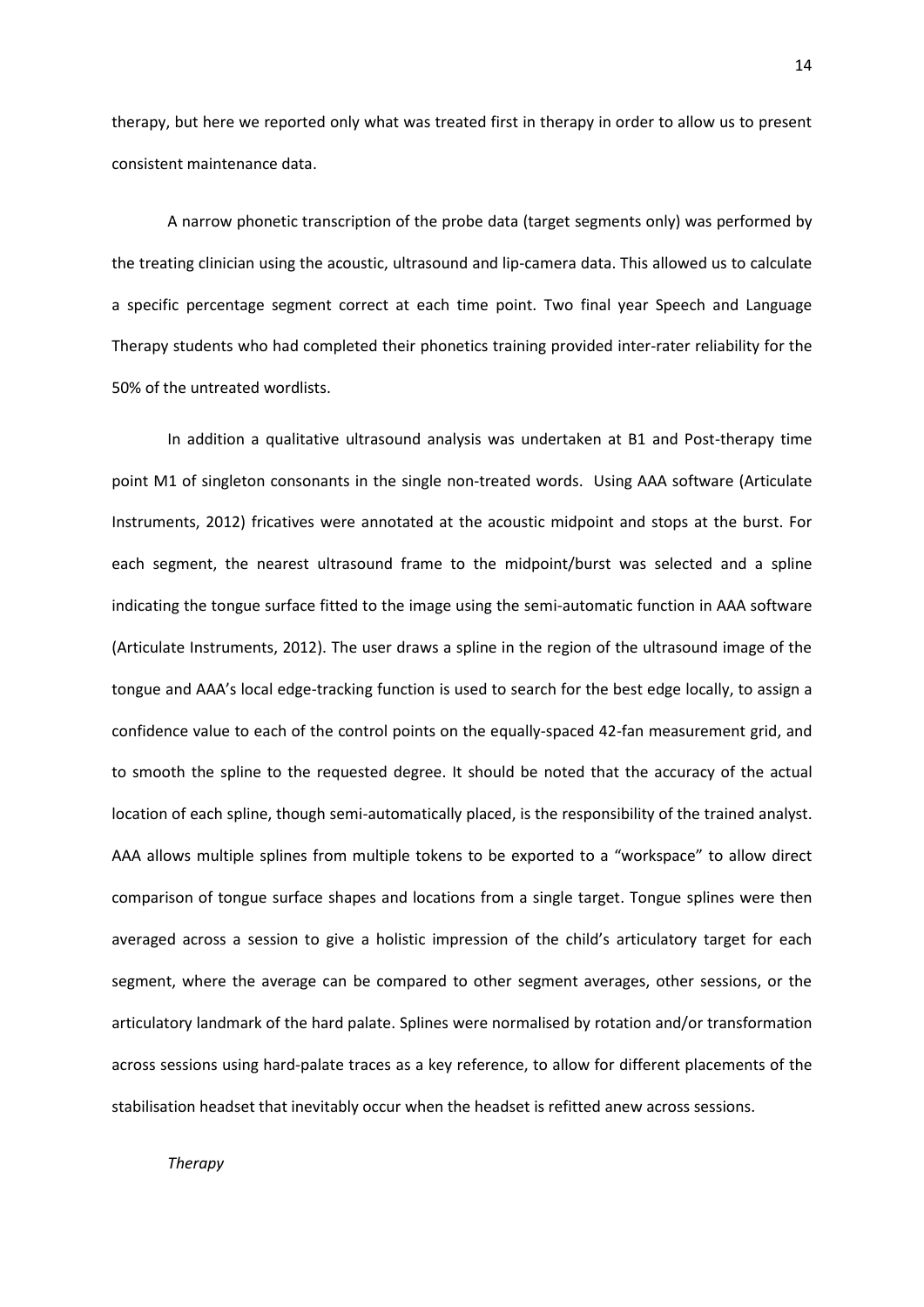Treatment was provided by a specialist SLT experienced in the use of visual biofeedback. Each participant (except 05M, who received two blocks of U-VBF, one year apart, after re-referral) received a single block of 12 individualised therapy sessions. Sessions lasted around one hour, including family liaison, ultrasound sessions, and other activities. The amount of actual ultrasound feedback therapy varied from 10 to 40 minutes within a session. This was dependent on the child's tolerance of the stabilisation headset, their success with trying to achieve a new articulation and their own view on whether they wanted to continue within an individual session. Typically the first 30 minutes focussed on U-VBF and the second 30 minutes on traditional table-top activities focusing on the same target. This allowed us to build generalisation into sessions early and also allowed us to work on input activities (following the Stackhouse and Wells, 1997, framework) where children showed discrimination problems, for example with minimal pair discrimination. Each participant was also given individualised homework exercises and was instructed to practise for 10 to 15 minutes, five days a week. However, all parents reported practicing only once or twice a week due to other family commitments. The focus of therapy was based on the error analysis outlined above. Children did not receive any other speech and language therapy whilst taking part in the research project.

Since this was a pilot study, designed to test whether it was possible to treat a wider-range of lingual errors than previously reported, we did not operationalise the treatment protocol. Children's therapy was individualised to suit their age and types of speech errors. However, a general protocol was followed for the trajectory of sessions. The first therapy session for each child focused on learning to associate the movement of the ultrasound image on the screen with the movement of their own tongue by demonstrating control of tongue shapes already in their inventories. All children were able to do this within the first 15mins of the first session, except 06M who required further work across sessions two and three. The second phase of treatment (in either the first or second treatment session) was the use of ultrasound as a visual articulatory model, whereby the dynamic nature of speech was highlighted using pre-recorded videos of ultrasound as target movements. Target movements were taken from the Ultrax corpus of child speech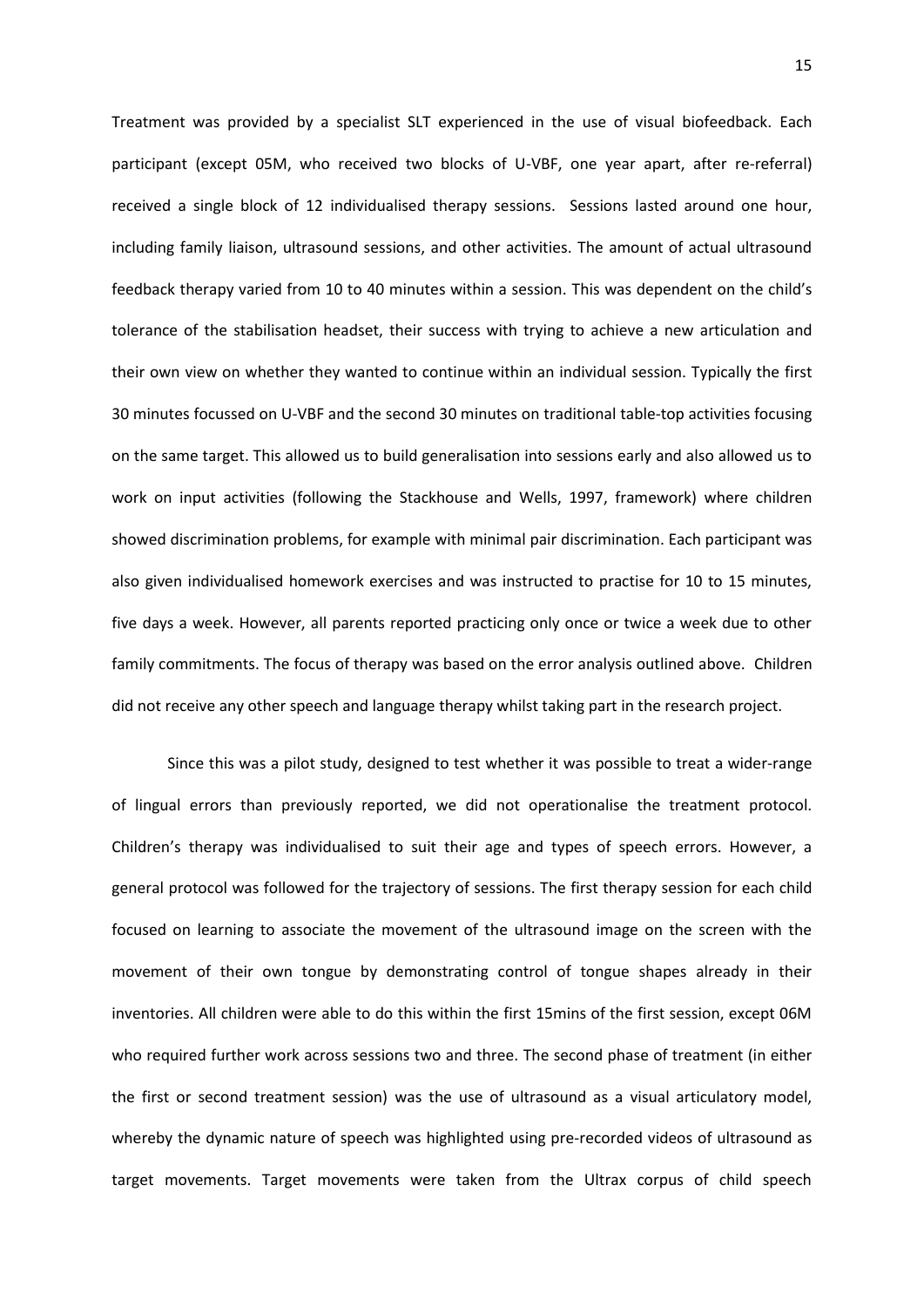[\(http://www.ultrax-speech.org\)](http://www.ultrax-speech.org/) and hence were tongue movements of typically developing children the same age, sex and accent background of the participants. Using videos from other children, rather than live demonstration by the clinician allowed us to try different phonetic variants as targets and allowed the children to view tongues of a similar size to their own. Byun et al., (2014) found in their study of /r/ that it was necessary for children to be offered both bunched and retroflex variants of /r/ as targets, using a large corpus of tongue movements allowed us to do this easily, for both /r/ (for 02M) and other segments. It also allowed us to play the videos in real-time, slow motion (see the Seeing Speech web resource, 2014, for examples of slow motion ultrasound) and frame-by-frame (focusing on maximum point of articulation). The children were encouraged to watch these videos and their attention was drawn to the salient features of the target articulation. For example, a velar stop is characterised by a raising of the back of the tongue towards the soft palate. Production practice was individualised, but followed a basic articulation hierarchy (Van Riper and Emerick, 1984), or motor-based approach (similar to Preston et al., 2014), starting with the target phoneme in CV or VC (with a vowel likely to facilitate production, for example a back vowel for velars), progressing to CV and VC with differing vowels, through to words (building complexity) and then phrases and conversational speech. The children progressed to the next level of complexity as soon as they were able to achieve the previous level at 80% correct (i.e. If they could say /ko/ eight times out of ten they attempted all other vowels straight away and then moved to simple single words such as "came, cow, coop"). Most of the children were not initially stimulable for the target articulation (i.e. 01M, 05M, 06M, 07F were all unable to produce any velar in any context or in isolation) so therapy began with shaping the new articulation from phonetically similar segments. Velars were shaped from labial-velar /w/ or from /o/ (since the /o/ of GOAT is a midclose back rounded monophthongal vowel [o], while GOOSE's /u/, is central and mid height (Scobbie, Gordeeva and Matthews, 2006). /r/ was shaped from /  $\int$ / whilst encouraging retroflexion (asking the speaker to "curl his tongue backwards", as demonstrated by video). /t/ was shaped from /d/ (which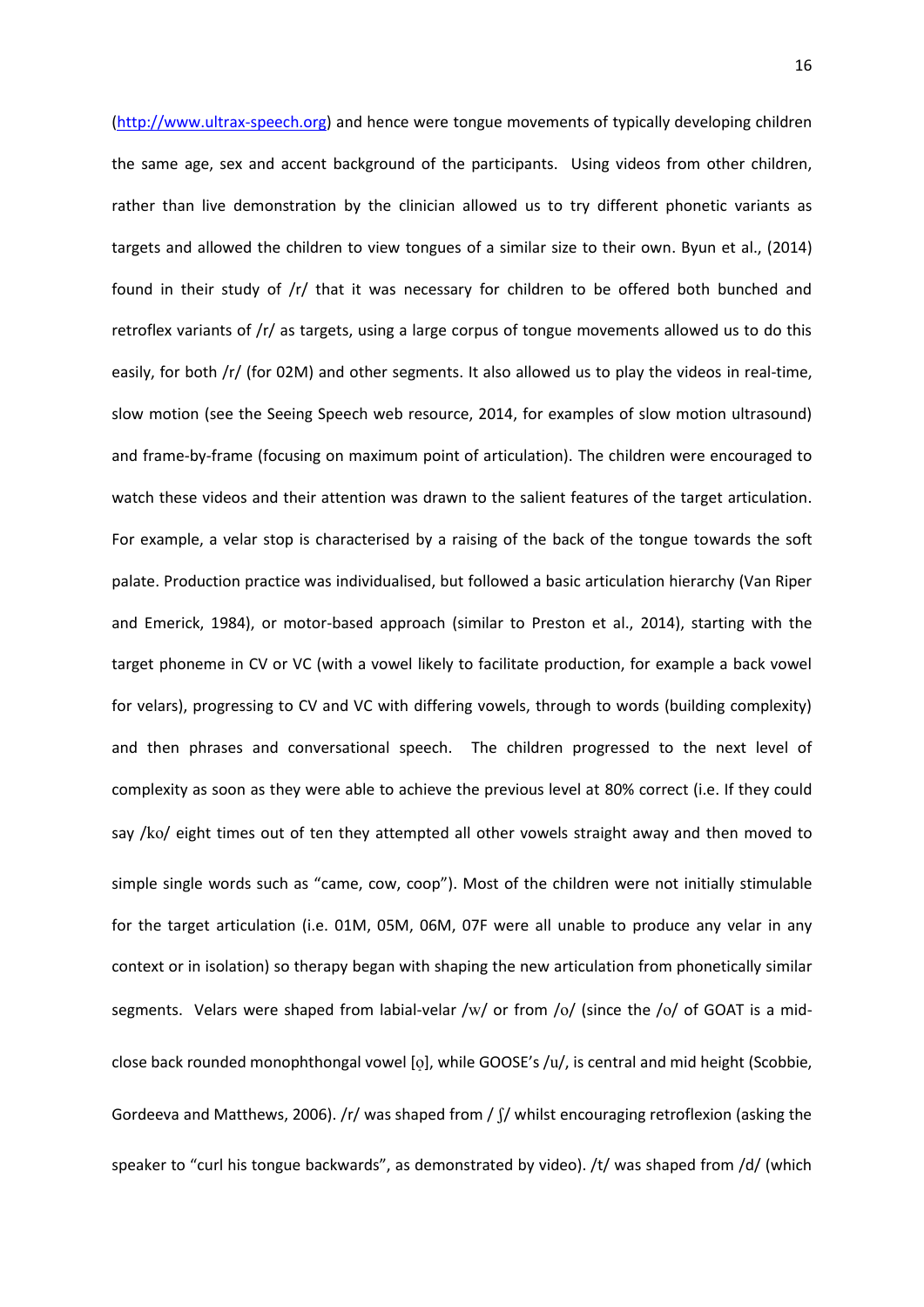was occasionally correct in participant 08M), and /  $\int$ / was shaped from /t $\int$ / which participant 03F was able to achieve inconsistently.

When the participant achieved an acceptable tongue shape which was also perceptually acceptable (as judged live by the treating clinician) then the participant's own best attempt could be used as a target tongue-shape. Generalisation was built into the sessions, with progression to productions without visual biofeedback as soon as the participant was able to achieve a new articulation in at least one vowel context ten times consistently. Use of the auditory feedback loop was also build in by encouraging participants to reflect on their own productions, both immediately after producing them and offline by listening to/watching their own pre-recorded attempts.

### **Results: Baseline**

### *Language and Cognitive Measures*

The speech, language and cognitive profile of the participants were in line with primary SSD. Participant 03F presented with significant delays in language, but normal nonverbal ability, consistent with a diagnosis of specific language impairment with SSD. These measures were not available for 07F and 08M, but were reported to be normal by the referring SLT and these children presented with normal receptive vocabulary scores.

# *Selecting Therapy Targets: Error Analysis*

Fourteen definable processes were identified in the single word productions of the DEAP phonology subtest. After eliminating the structural processes and processes not related to changes in place of articulation (i.e. processes where the change in motor programme cannot be readily viewed in the mid-sagittal plane), only five error types remained: gliding, velar fronting, post-alveolar fronting, backing and idiosyncratic /r/ production. The process with the highest number of errors, excluding gliding, was treated first in therapy. Four children were therefore treated for velar fronting; one for post-alveolar fronting; one for idiosyncratic backing (alveolars were produced as voiceless palatal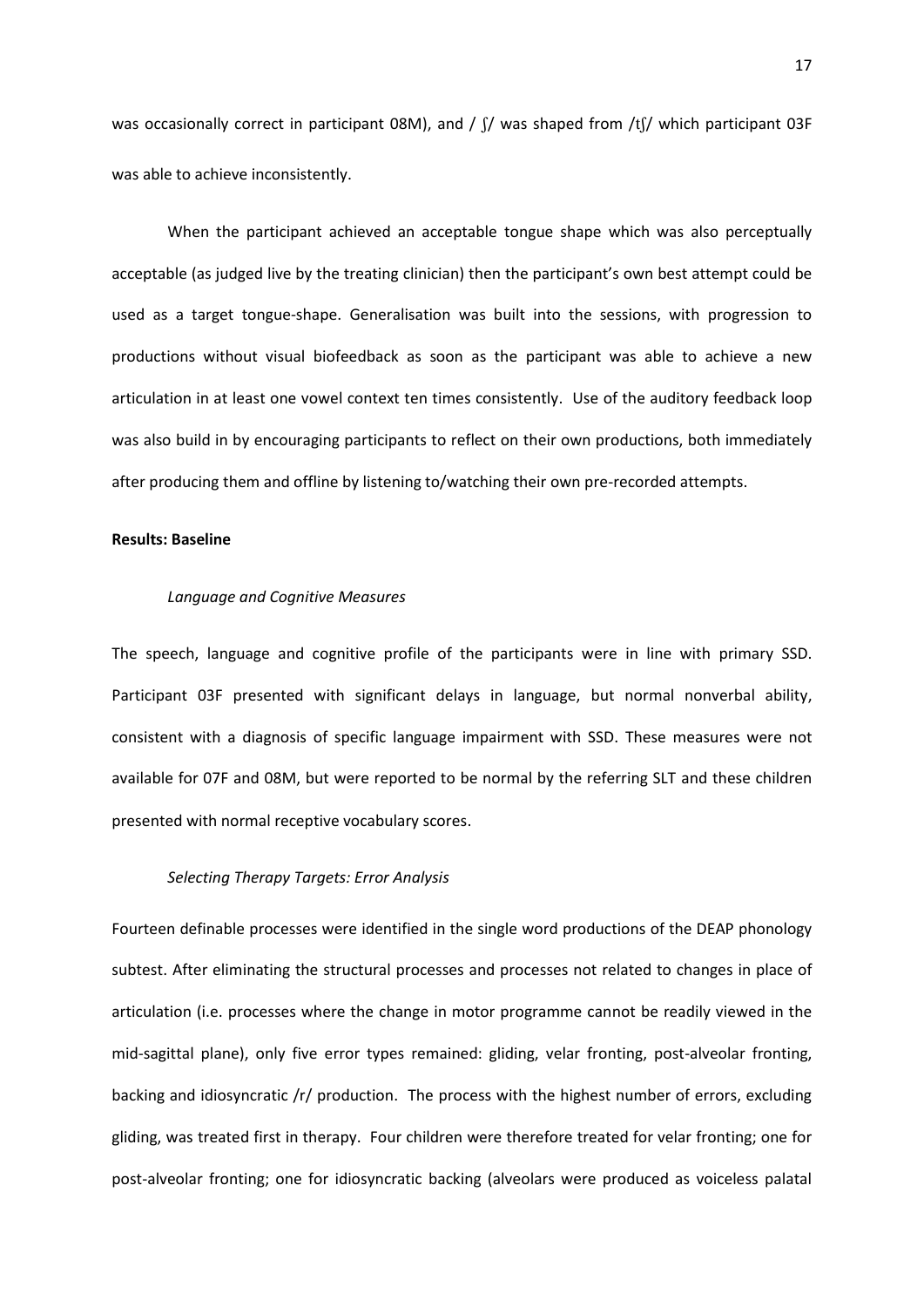lateral affricates) and one for idiosyncratic /r/ productions (/r/ was realised as a palatal lateral approximant). Table two shows the analysis of the DEAP errors and which segment was chosen for therapy, denoted by shading.

#### *Insert Table Two About Here*

### **Results: Pre- and post-therapy**

# *Probes*

Figures 4a to 10a show the percentage segments correct (transcription data) at each time point with Figures 4b to 10b alongside showing pre- and post-therapy average ultrasound tongue-shapes for each participant as the basis of a qualitative analysis. Inter-rater reliability for 50% of the timepoints was 95% (ranging from 83% to 100% agreement), with complete agreement that time-points rated as 100% correct were indeed 100% correct.

*Insert Figures 3a to 9a and 3b to 9b about here. "a" figures should appear on the left with their "b" counterpart paired on the right.* 

# *Velar Fronting: Participants 01M, 05M, 06M and 07F.*

Participant 01M received therapy targeting production of velar stops. Pre-therapy, he was unable to produce any velar stops in any context or in isolation, substituting consistently with alveolars, hence zero scores at both baselines. Mid-therapy session notes show that he was able to produce velars in CV and in treated words, but the low score in the probe demonstrates that he had not yet generalised. In contrast, his post-therapy probe scores are 100% correct, with 100% non-overlapping data suggesting highly-effective therapy. This is borne out by the ultrasound tongue curves which are clearly alveolar pre-therapy and clearly velar post-therapy, with little variation. Participants 06SSDM and 07SSDF show very similar patterns to 01M, with zero scores pre-therapy and 100% correct at post-therapy (07F) or maintenance (06M). Again, both of these participants were categorical in their errors, with incorrect productions transcribed exclusively as alveolars. At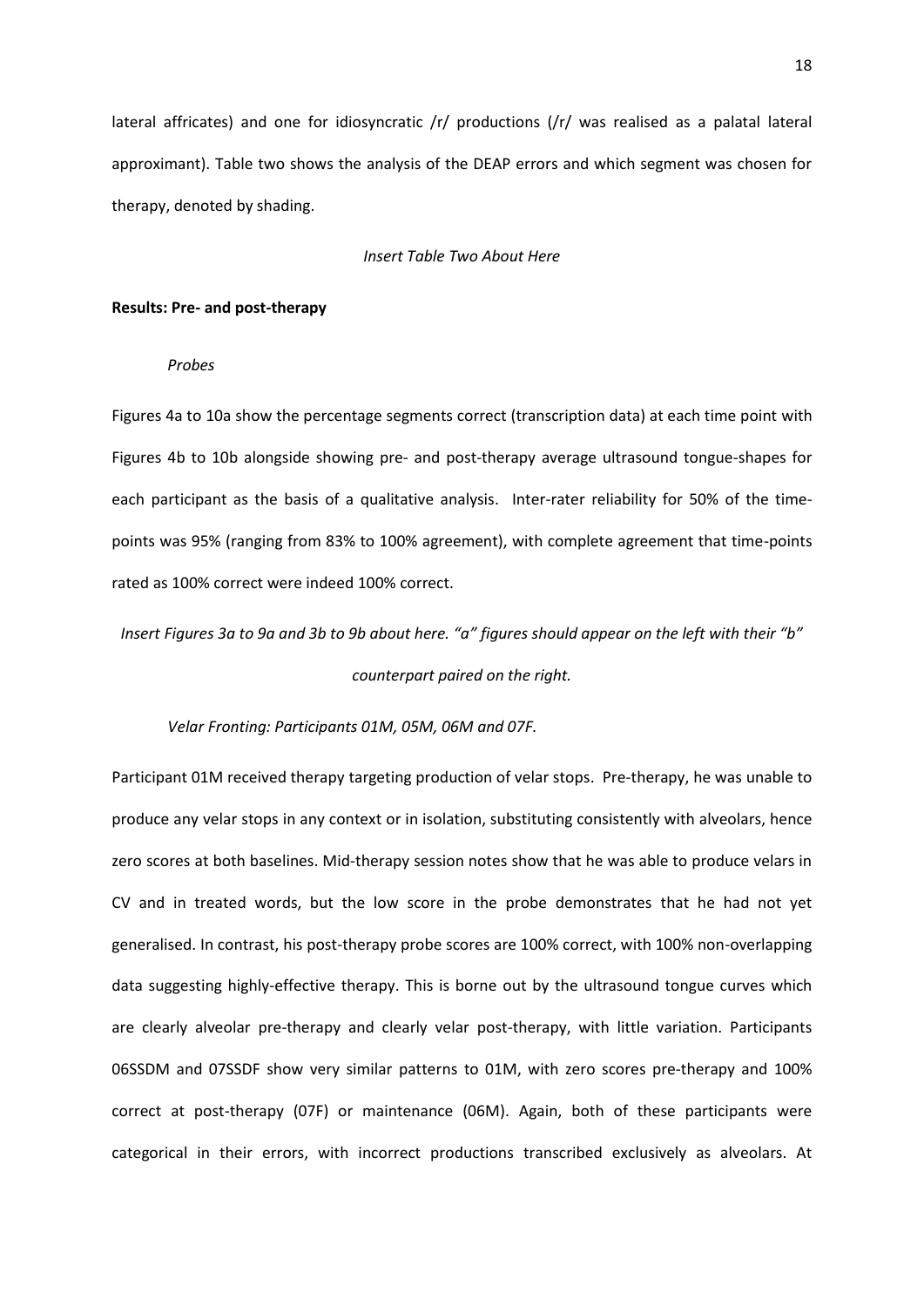immediate post-therapy 06M produced exactly half of productions as velars and half as alveolars, the tongue-shape figure 7b therefore shows only the average of the correct productions since a mean drawing of two categorically different realisations would be meaningless.

Participant 05M was unsuccessful with his first block of U-VBF, remaining at 0% correct at post therapy and maintenance, again with classic velar fronting errors. It is possible that as one of our younger participants with diagnosed attentional problems this may have impacted on his ability to make use of the visual biofeedback. Alternatively, dosage in the first block of therapy may have been insufficient or he may simply have been unsuitable for VBF therapy. However, he was offered a further course of therapy one year later and at that point achieved velar stops at 100% accuracy. The tongue-curve figure 7b therefore compares baseline 1 tongue shapes with post 2 (i.e. after the second block of therapy) tongue shapes.

#### *Post-Alveolar Fronting: Participant 03F*

Pre-therapy participant 03F produced 30% of /ʃ/ productions correctly. The remainder were fronted to [s] (occasionally with lip-rounding), as borne out by the ultrasound-data showing a clear alveolar constriction. Post-therapy productions were consistently correct and she achieved a tip-down [ʃ]. However, given that she was stimulable for the post-alveolar sibilant before therapy, it is possible that she was in the process of acquisition naturally, making it more difficult to tell if the U-VBF was responsible for the progress.

### *Idiosyncratic Backing: Participant 08M*

Participant 08M presented with an unusual case of backing where alveolar plosives were realised variably as velar stops, palatal stops or palatal lateral affricates. His speech was characterised overall by lateral release and lateral sibilants. Pre-therapy, he produced one production of [d] but was not stimulable for [t]. Treatment focused on establishing a consistently correct production of [t] and [d] and again was highly successful with 100% correct after therapy and 100% non-overlapping data. This is borne out in the tongue shape data with a clear tip-down, dorsum raised production before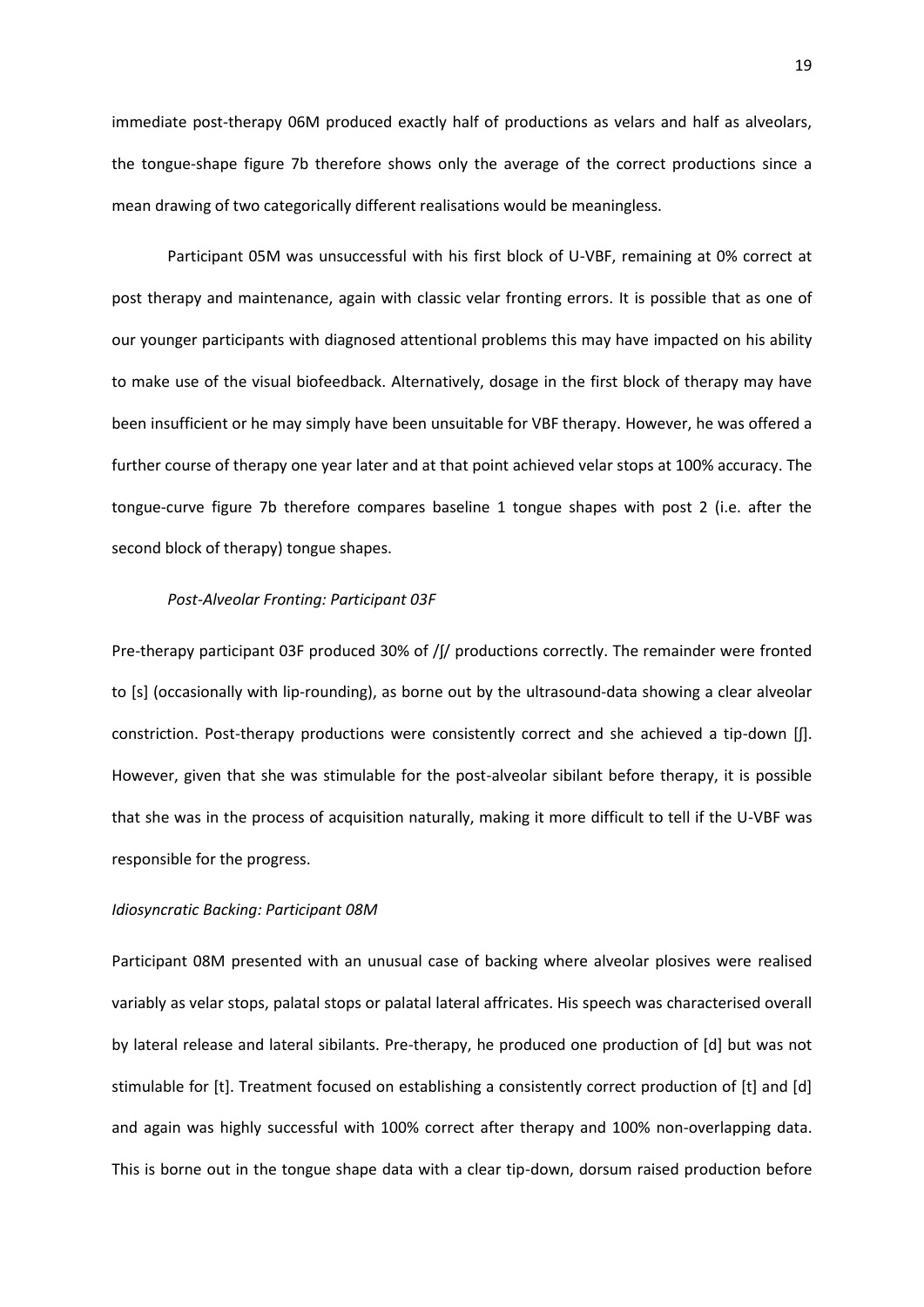therapy and typical [t] tongue-shape after. Moreover, although the ultrasound was used only in the mid-sagittal plane he was able to eliminate the lateral release from his plosives. However, both /s/ and  $/f/$ , which were realised as labials with central airflow before therapy, had improved in place of articulation but become lateral after therapy  $(|s|\rightarrow[f]$  and  $/(\rightarrow[f])$ .

#### *Idiosyncratic /*r*/: Participant 02M*

Participant 02M presented with an unusual phonetic realisation of /r/ in the absence of any other errors, or a history of any other errors. He was unable to achieve a bunched or retroflex /r/ pretherapy, instead producing a palatal lateral approximate. The pre-therapy tongue-shape shows close approximation to the hard-palate and raised tongue-tip. During therapy he was taught a retroflex tongue shape and quickly achieved this but, post-therapy, tongue shape data shows a classic bunched shape. Nevertheless, post-therapy his productions of /r/ were 100% correct.

# *Results Summary and Quantification*

The results are overwhelmingly positive with a mean increase in percentage segments correct from baseline to six weeks post-therapy of 95 percentage points (range 70 to 100) and clear differences in the tongue shape data. All children show 100% non-overlapping data suggesting that U-VBF may be highly effective at remediating previously intractable speech errors in children with primary SSDs, however further robust clinical trials are required to extend this pilot.

It is difficult to quantify statistically the difference between tongue shapes, but table 3 presents an analysis of the pre vs. post therapy tongue shapes based on the built-in difference function in AAA. See also the overall means in Figures 4-10, which can be interpreted visually much in the same way as SS-ANOVA's confidence intervals: non-overlapping standard deviations indicate a significant difference (Davidson, 2006). Table 3 adds more detail by estimating the size of the difference. Together, they locate and quantify the significant pre/post difference in tongue shape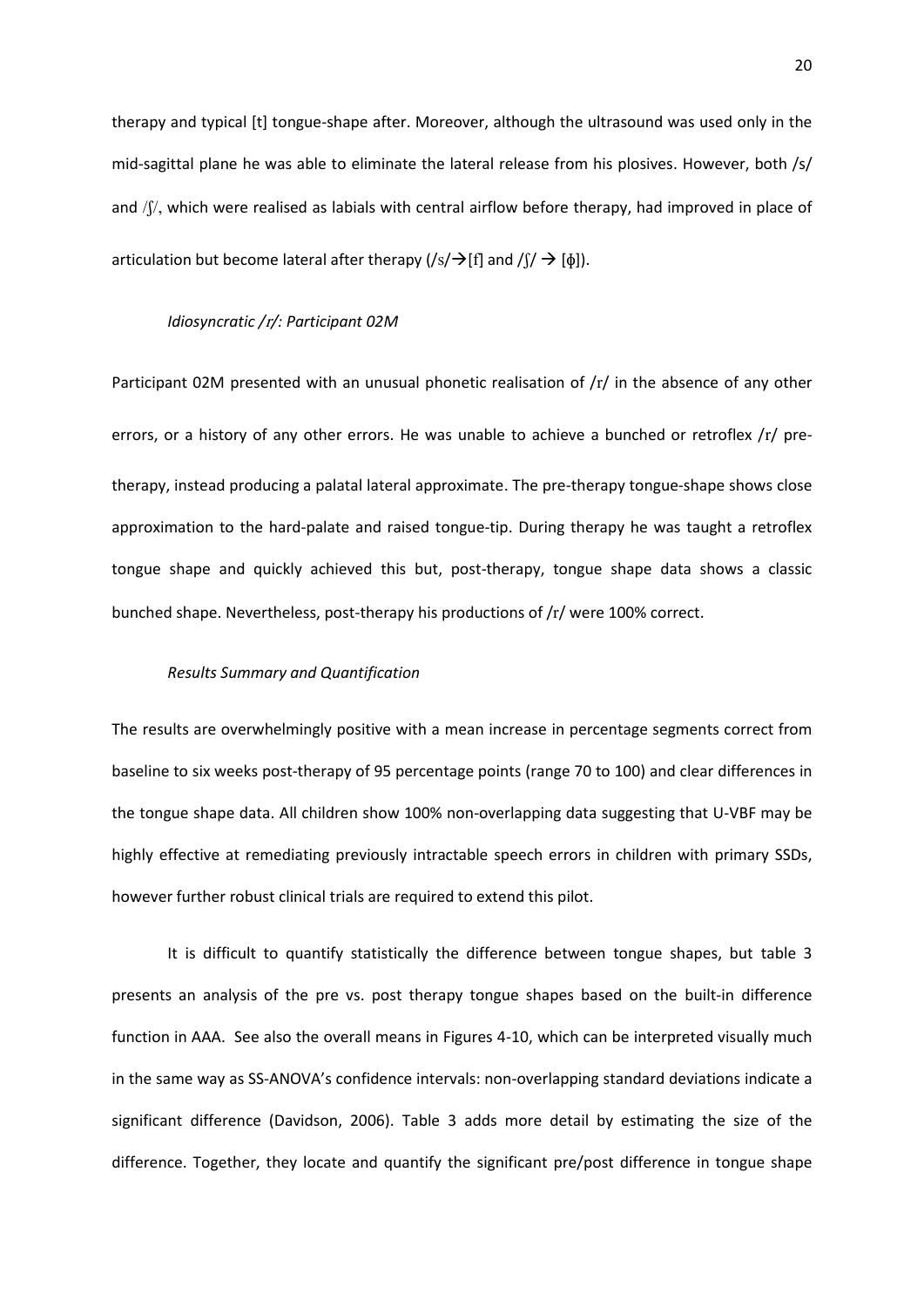that was found for all participants. Significance is tested along each fan-line by built-in t-test. Our threshold for reporting and estimating the size of the significant difference between means is more stringent than finding a single significant difference between curves and reporting its size. Instead, we require a minimum number of adjacent t-tests to be significant at p<0.05 over a longer, contiguous region of the tongue surface, reflecting the fact that the adjacent parts of the tongue, and their distance from the fan-grid's origin (i.e. the centre of the probe) are not independent. Specifically, we set a threshold at 6 adjacent fan lines (approximately 3cm of tongue surface) based on a measured lack of correlation between points that far apart. This means we do not claim any difference based on only a few significant t-tests from a small area of tongue surface. Depending on its distance from the probe, the actual length of tongue surface between each fan varies, and so the actual length of surface through which the 6 or more adjacent significant fan-lines pass is also reported (or rather the average based on the two conditions pre/post, since one is further from the probe, one closer). A pair of different tongue shapes may contain more than one of these conservatively defined regions of difference. In addition, we report a less cautious calculation in an attempt to capture the overall behaviour. We extend this region into and beyond other adjacent areas in which there is either no significant difference, or where the confidence of the location of splines as defined by AAA's edge-detection programme is low. This bolder measure requires at least one other significant comparison beyond the original conservative region of difference to act as its limit. Both the more and the less conservative results are reported for the length of tongue surface along which we found a difference. The mean difference between conditions, and the maximum difference on any single fan lines are also presented.

### *Insert table 3 about here*

### **Discussion**

This study assessed the effectiveness of U-VBF in seven children with primary intractable SSDs. We sought to extend previous uses of U-VBF to a wider variety of lingual articulatory errors and as such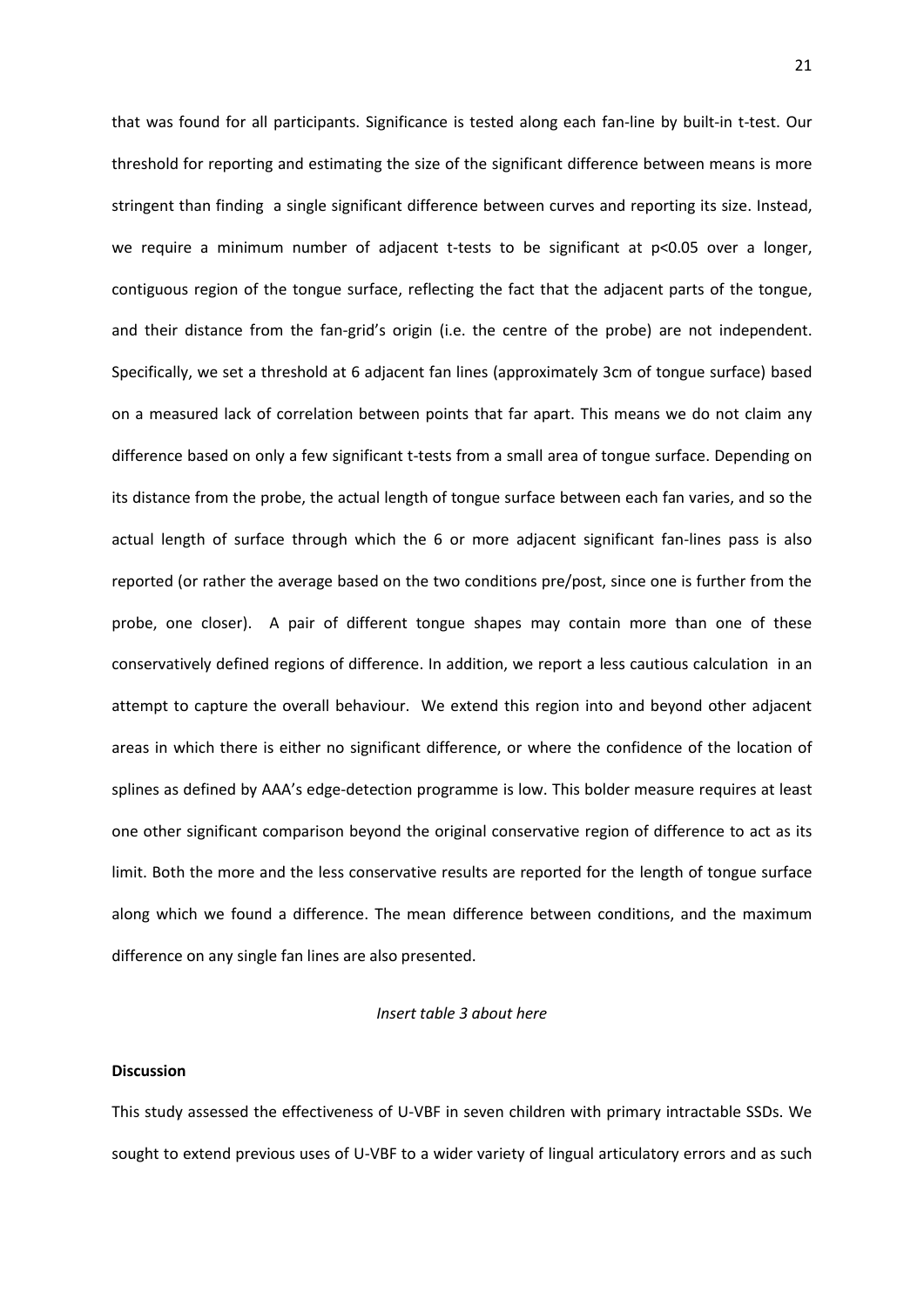we report three previously unreported types of articulatory errors: incorrect production of velars, idiosyncratic backing, and idiosyncratic  $/r/$  production. Each of the children had a history of SSD which had been unresponsive to conventional treatment; it is therefore likely that the large increase in percentage segments correct in the untreated probes was due the U-VBF. One child, 05M, made no progress in the first block of 12 sessions of U-VBF, but went on to make rapid progress almost a year later in a second block of the same therapy. This highlights the need to investigate more thoroughly in larger clinical studies the dosage required for U-VBF. Unlike previous studies, which relied upon perceptual judgement to assess change, we have used a high-speed, probe-stabilised ultrasound system which allows us to present pre and post-treatment tongue shape data for the first time. By averaging across multiple word positions and vowel contexts we are able to show large general changes in tongue-shape post-therapy (particularly in cases of velar fronting and alveolar backing).

Our results are very much in line with Preston et al. (2014) study of U-VBF for residual speech sound errors, despite differences in methodology, adding evidence to a growing body of research that suggests visual biofeedback might be a useful technique for providing a "breakthrough" for children with intractable SSDs. Both the Preston et al. study (2014) and ours capitalised on motor learning by providing learners with explicit knowledge of performance and by employing the principles of motor learning (Maas et al., 2008) including changing variables (for example vowel context) to encourage extension of a general motor plan to more complex movements, that is more complex contexts, such as use of a segment in multisyllabic words. However, it may not be the case that the success of U-VBF lies only in its provision of knowledge of performance. A distinction is made by Preston between knowledge of performance (qualitative feedback on the movement, as seen on U-VBF) and knowledge of results, which is the correctness of the attempt, essentially the acoustic consequence followed by a judgement of correct/incorrect by the clinician or the speaker themselves. However, articulatory movements (the "performance") cannot be entirely uncoupled from the "result", and this is especially the case when working at CV or VC level (rather than silent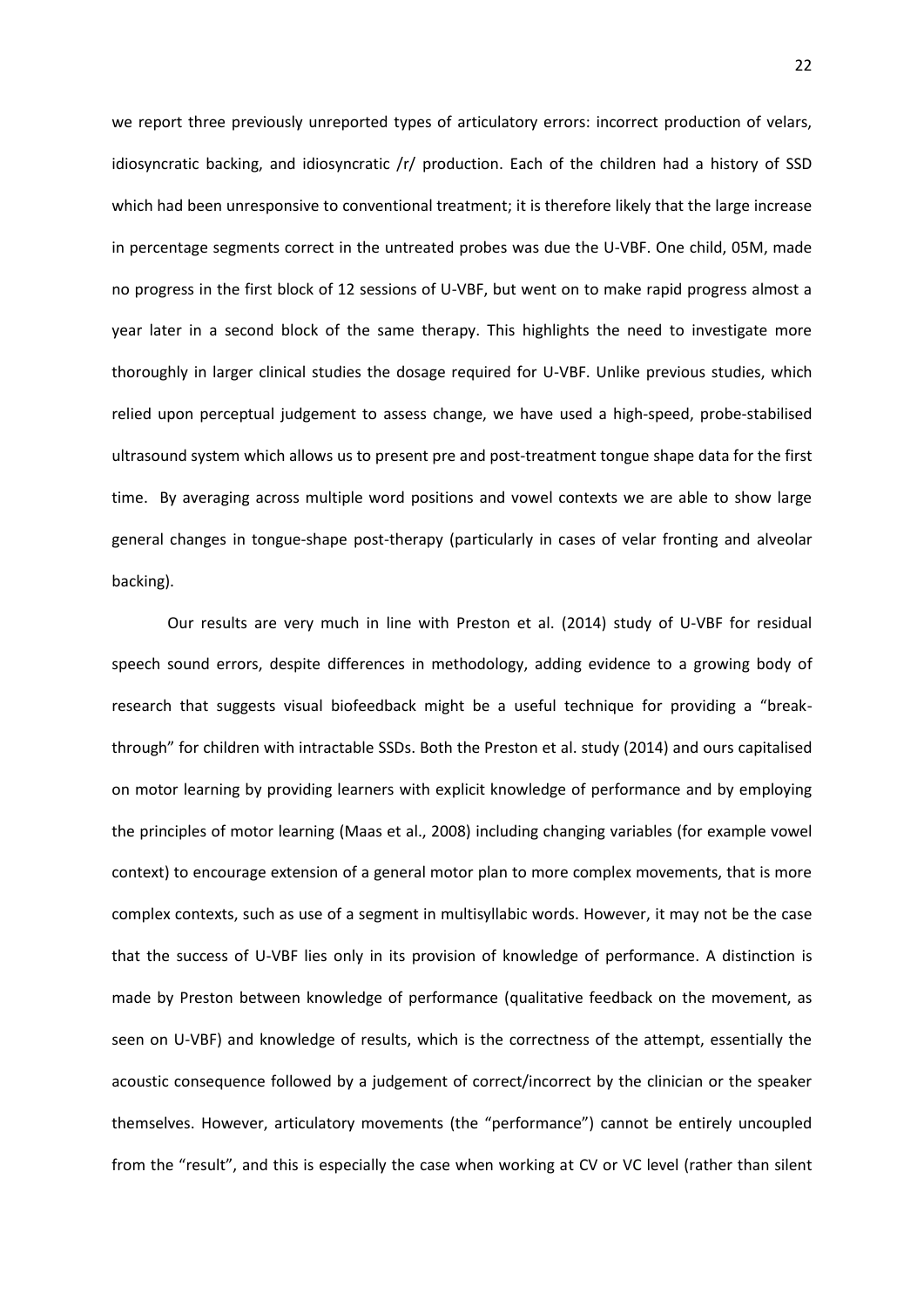tongue movements), as we do even at the beginning of therapy. Even in traditional articulation therapy, speakers are aware of the acoustic consequence of their movements and therapists will encourage them to focus on articulatory placement which draws somatosensory feedback, or knowledge of performance, into sharp focus. Nevertheless, studies of VBF (particularly EPG in a large body of small n studies) seem to suggest that visual biofeedback offers children something new, or a breakthrough moment in acquisition of new articulations when other treatments have failed (Gibbon & wood, 2010). It therefore certainly offers a novel, perhaps more explicit knowledge of performance.

### *The contribution of articulatory demonstration to U-VBF.*

One aspect which has been so far neglected is the contribution of visual articulatory models, or "Talking Heads" to visual biofeedback techniques. Berhardt et al. (2005) summarise that U-VBF and EPG begin with the clinician demonstrating the target articulation to the client. Since ultrasound is used for demonstrating and treating articulations which are hard to see, and crucially hard to describe, the use of the visual model avoids unnecessarily complex language and instructions that may be difficult for children to understand (Cleland, Timmins, Wood, Hardcastle, and Wishart, 2009). Anecdotally, parents of children with SSDs undergoing U-VBF often report that they did not fully understand the movements required for certain articulations prior to viewing ultrasound and one of the children in our study (07F) commented that a velar was "impossible" the first time she viewed an ultrasound movie of that segment, highlighting the lack of understanding she had as to the movements required to achieve a velar despite previous therapy targeting this very sound.

Further, there may be some implicit learning involved in the viewing of tongue movements. In normal audio-visual speech perception, being able to see the lips of a speaker enhances perception, for example in noise (Benoît and Le Goff, 1998). All typical speakers implicitly learn to integrate lip information into their perceptual system, a phenomenon attested to in the McGurk effect (McGurk and MacDonald, 1976). Whilst lips are easily visible during interactions the tongue is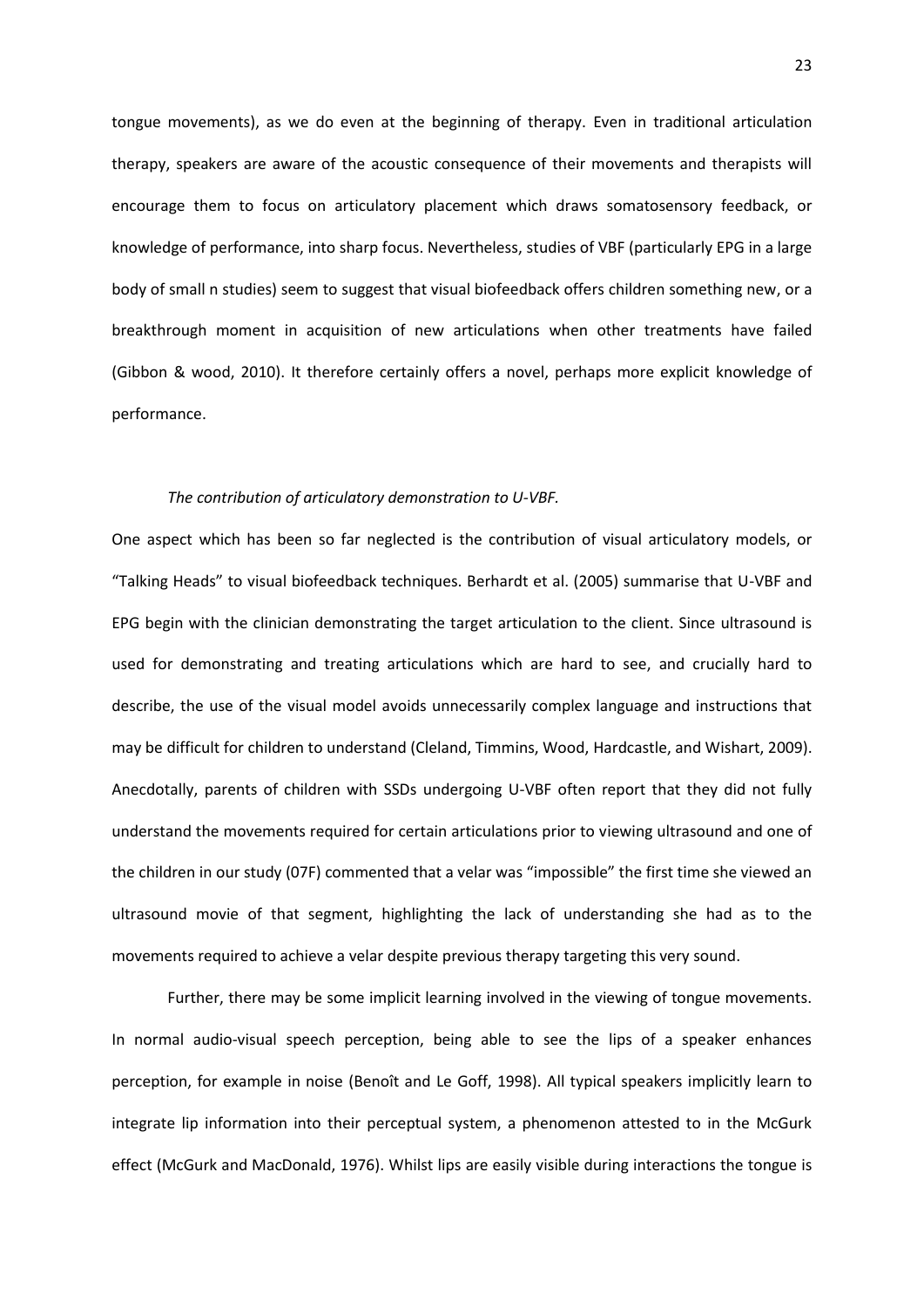not and we might therefore predict that such an effect would be limited to visible articulators only. However, a small number of studies have sought to determine whether there is also an intuitive capacity to "tongue-read" using various Talking Heads, showing a mid-sagittal dynamic animation of the tongue (often based on Magnetic Resonance Imaging or electromagnetic articulograph). Badin, Tarabalka, Elisei, and Bailly (2010) investigated whether viewing a Talking Head enhanced perception of speech in various noise conditions. That is, a similar experiment to Benoît and Le Goff (1998), but with a condition where listener-viewers saw the tongue. Results showed that the mean phoneme identification rate increased when audio-visual information was added (including a lip-only condition), but crucially phoneme recognition was significantly greater (68.1%) when a mid-sagittal view with the tongue visible was compared to a mid-sagittal view with no visible tongue (63.7%). Badin et al. (2010) hypothesise that this is due to a natural, intuitive, capacity for listeners/viewers to tongue-read and suggest that this provides support for a perception/production link which they say could relate to the theory of mirror neurones. Further support for a capacity to tongue-read comes from a recent study by Cleland et al. (2013) looking specifically at whether naïve participants could interpret silent movies of EPG and ultrasound. Again, a capacity to do this at above chance levels was found. Whilst the study offered no firm account of the mechanism by which speakers come to be able to "tongue-read", it does highlight the need to take the contribution of ultrasound displays as a visual articulatory model into account.

Gibbon and Wood (2010) highlight the role that observing an action plays in enhancing a motor behaviour and cite mirror neurones as the underlying mechanism by which a person learns a complex motor movement (which speech is). They suggest that studies should make use of this capacity by providing children with speech sound disorders with a visual articulatory model via EPG. No studies have yet used ultrasound or EPG in this way, but there is great potential to develop a Talking Head based on ultrasound. This has an advantage over models based MRI and EPG as data can be collected quickly and easily from multiple speakers, including children.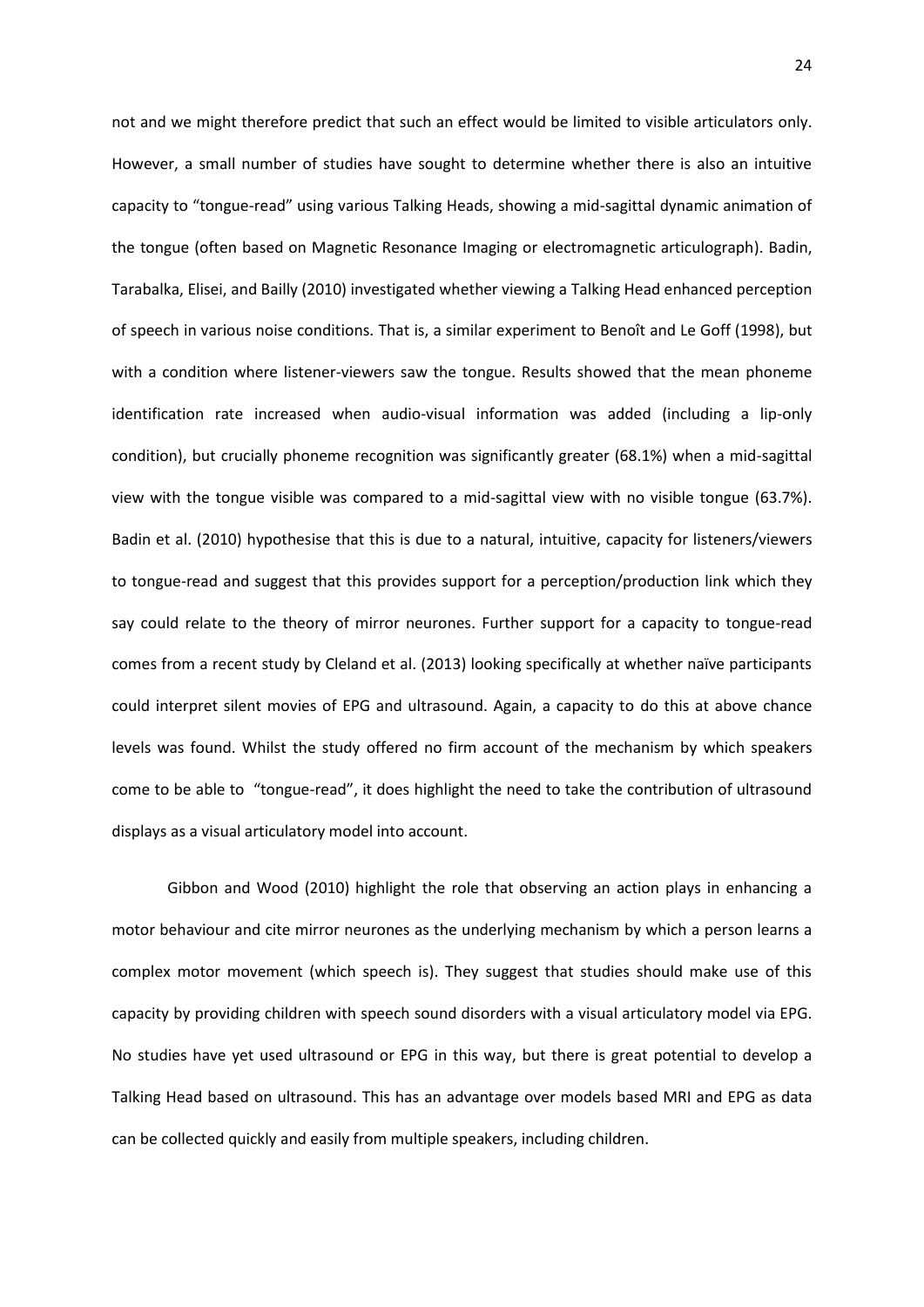Whilst it would be unethical and impractical to compare U-VBF without demonstration/models to U-VBF with it, it would be entirely feasible to construct a randomised control trial where one arm of the trial involved the use of an ultrasound-based visual articulatory model, without biofeedback available. Indeed a recent pilot study (Roxburgh, Scobbie, Cleland and Wood, 2014) found that children with cleft palate did just as well with a visual articulatory model to learn new articulations as they did with U-VBF. However, this study was limited in that it only looked at two participants, both of whom had not had previous therapy to address their speech problems (i.e. they were not 'intractable').

### **Conclusions**

There is growing evidence that Ultrasound Visual Bio-feedback is highly effective in remediating previously intractable speech sound disorders. Our study adds to a growing body of evidence by using U-VBF to treat previously unreported error types in children, particularly velar-fronting. However, the mechanisms by which U-VBF enhances learning remain unclear. Whilst it is plainly a motor-based therapy, the mechanisms by which clients learn to interpret visual information about tongue movements is not well understood, nor is the likely crucial contribution of accurate articulatory models/demonstration.

### **Acknowledgments**

Thank you primarily to the children and their parents who attended weekly therapy sessions and follow up recordings. Thank you also to the Speech and Language Therapists who referred the children. Thank you to XXXXX XXXX for technical assistance with the ultrasound recordings and to XXX XXXXXXX for help with some of the data labelling.

# **Declarations of Interest**

The first author was supported by an EPSRC grant (Grant no: XXXXXXXXX).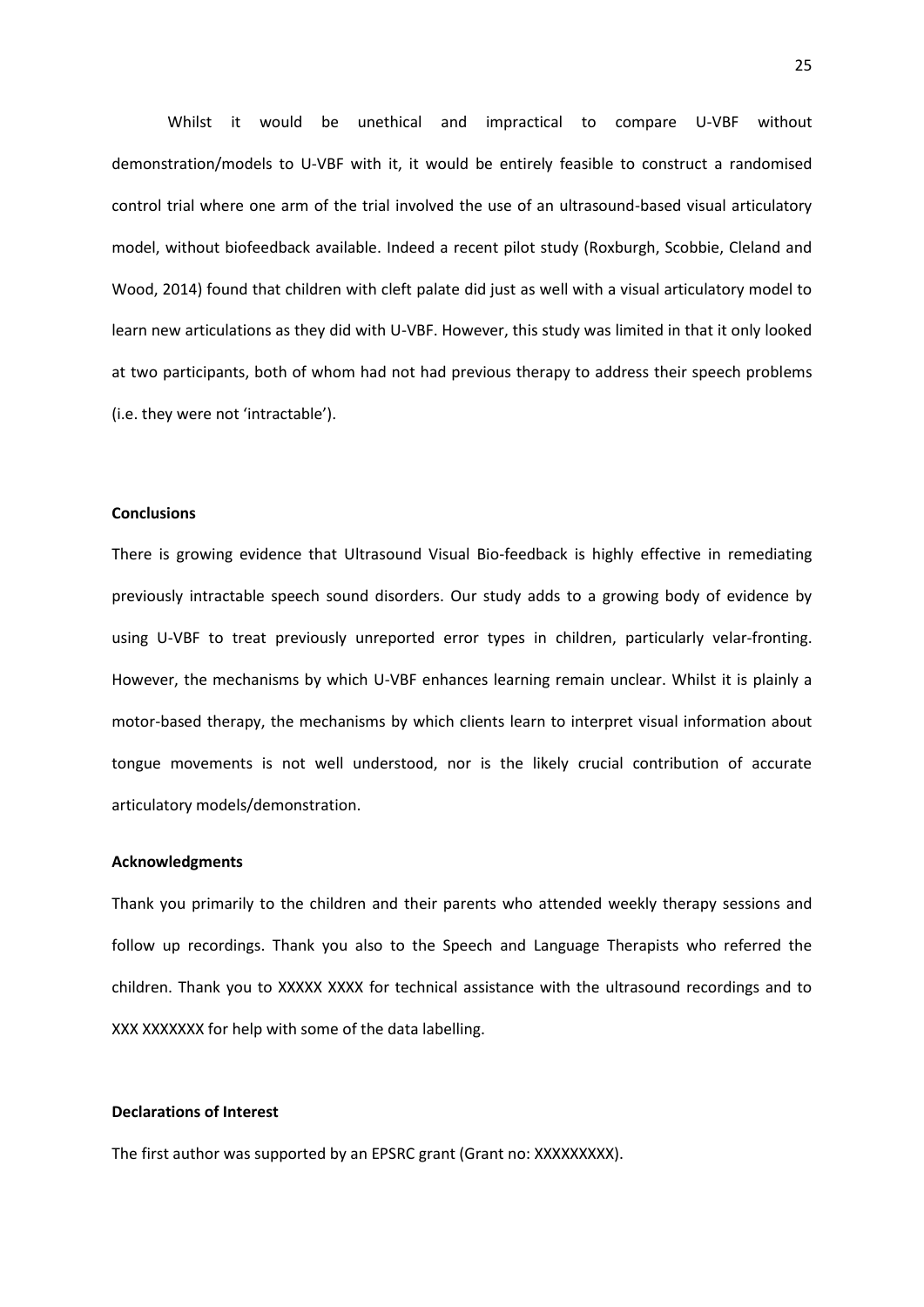### **References**

- American Speech–Language–Hearing Association (ASHA). (2000). *Communication Facts* (Rockville, MD: American Speech–Language–Hearing Association).
- Articulate Instruments Ltd 2010. *Articulate Assistant User Guide: Version 1.18*. Edinburgh, UK: Articulate Instruments Ltd.
- Articulate Instruments Ltd. (2011). *Articulate Assistant Advanced User Guide: Version 2.13*. Edinburgh: Articulate Instruments Ltd.
- Bacsfalvi, P., Bernhardt, B. M., & Gick, B. (2007). Electropalatography and ultrasound in vowel remediation for adolescents with hearing impairment. *International Journal of Speech-Language Pathology*, *9*(1), 36-45.
- Bacsfalvi P. & Bernhardt BM. (2011). Long-term outcomes of speech therapy for seven adolescents with visual feedback technologies: ultrasound and electropalatography. *Clinical Linguistics and Phonetics 25*, 1034-43.
- Badin, P., Tarabalka, Y., Elisei, F., & Bailly, G. (2010). Can you 'read' tongue movements? Evaluation of the contribution of tongue display to speech understanding. *Speech Communication, 52,* 493–503.
- Benoît, C. & Le Goff, B. (1998). Audio-visual speech synthesis from French test: eight years of models, designs and evaluation at the ICP. *Speech Communication*, *26*, 117-129.
- Bernhardt, B., Bacsfalvi, P., Gick, B., Radanov, B., & Williams, R. (2005). Exploring the use of electropalatography and ultrasound in speech habilitation. *Journal of Speech-Language Pathology & Audiology, 29,* 169-182.
- Broomfield, J. & Dodd, B. (2011). Is speech and language therapy effective for children with primary speech and language impairment? Report of a randomized control trial. *International Journal of Language & Communication Disorders, 46*, 628–640
- Byun, T. M., Hitchcock, E. R., & Swartz, M. T. (2014). Retroflex versus bunched in treatment for rhotic misarticulation: Evidence from ultrasound biofeedback intervention. *Journal of Speech, Language, and Hearing Research*,*57*(6), 2116-2130.
- Cleland, J., McCron, C. & Scobbie, J.M. (2013) Tongue reading: Comparing the interpretation of visual information from inside the mouth, from electropalatographic and ultrasound displays of speech sounds*. Clinical Linguistics and Phonetics, 27 (4),* 299-311.
- Cleland, J., Timmins, C., Wood, S., Hardcastle, W. & Wishart, J. (2009). Electropalatographic therapy for children and young people with Down's syndrome. *Clinical Linguistics and Phonetics, 23(12),* 926-939.
- Cross, E.S., Hamilton, A.F.C., & Grafton, S.T. (2006). Building a motor simulation de novo: observation of dance by dancers. *Neuroimage, 31,* 1257–1267.
- Davidson, L. (2006). Comparing tongue shapes from ultrasound imaging using smoothing spline analysis of variance. *Journal of the Acoustical Society of America, 120(1*): 407-15.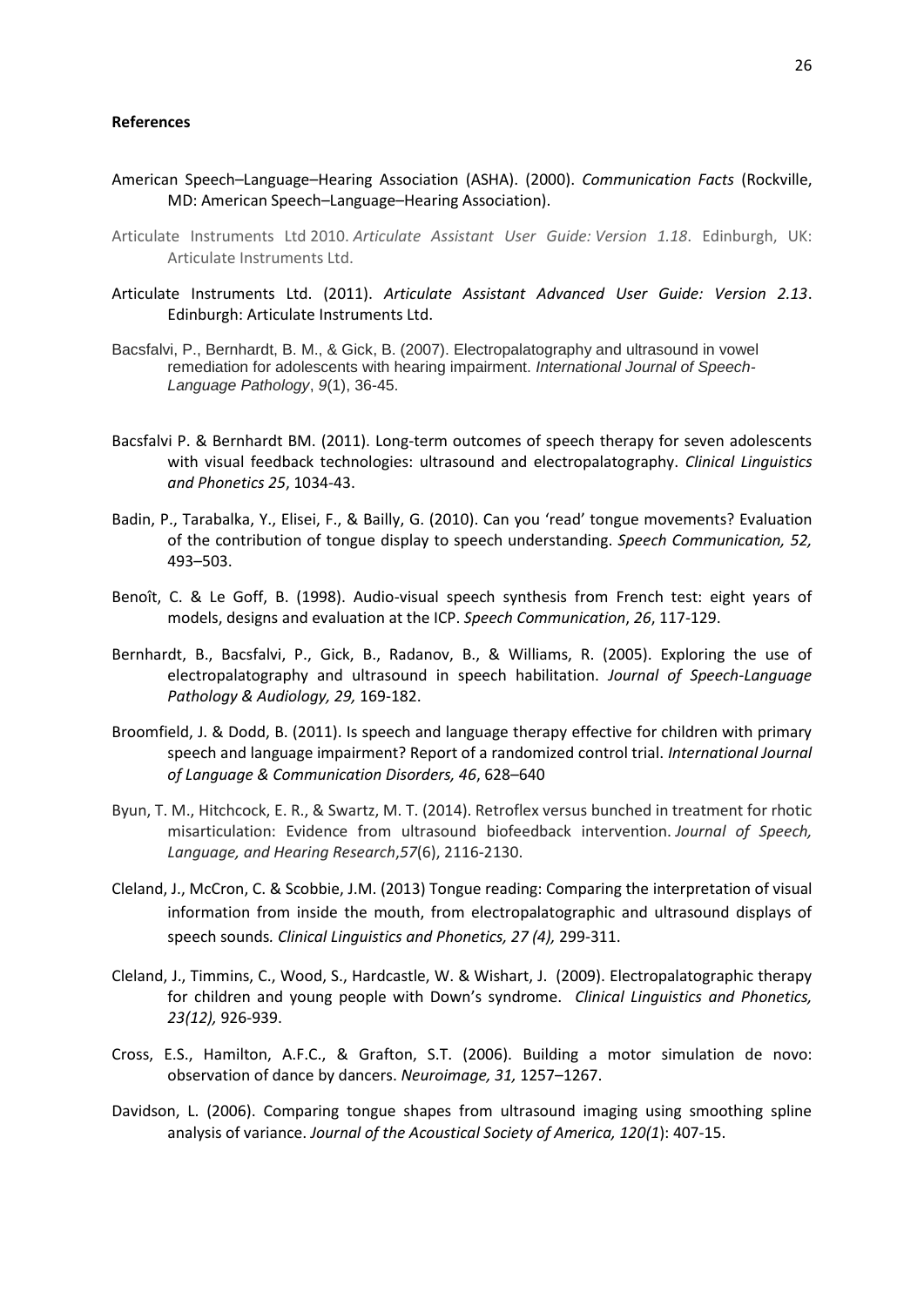- Dunn, L. M., Dunn, D. M., Styles, B., & Sewell, J. (2009). The British Picture Vocabulary Scale III 3<sup>rd</sup> *Edition*. London: GL Assessment.
- Gick, B. Bernhardt, B.M., Bacsfalvi, P. & Wilson, I. [Ultrasound imaging applications in second](http://lingserver.arts.ubc.ca/linguistics/sites/default/files/Gick&Al%28Edwards&ZampiniBk08%29L2.pdf)  [language acquisition.](http://lingserver.arts.ubc.ca/linguistics/sites/default/files/Gick&Al%28Edwards&ZampiniBk08%29L2.pdf) (2008). In J. Hansen & M. Zampini (eds.) *Phonology and Second Language Acquisition*. Ch. 11, pp. 309-322. Amsterdam: John Benjamins.
- Gibbon, F. (2013). *Bibliography of Electropalatographic (EPG) Studies in English (1957-2013).* Available from[: http://www.articulateinstruments.com/EPGrefs.pdf](http://www.articulateinstruments.com/EPGrefs.pdf)
- Gibbon, F., & Hardcastle, W. (1987). Articulatory description and treatment of "lateral/s/" using electropalatography: A case study. *International Journal of Language & Communication Disorders*, *22*(3), 203-217.
- Gibbon, F., McNeill, A., Wood, S. & Watson, J. (2004). Changes in linguapalatal contact patterns during therapy for velar fronting in a 10-year-old with Down's syndrome*. International*  journal of language and communication disorders, 38, 47-64.
- Gibbon, F. & Scobbie, J.M. (1997). [Covert contrasts in children with phonological disorder.](http://eresearch.qmu.ac.uk/2604/) *Australian Communication Quarterly. Autumn,* 13-16.
- Gibbon, F., Stewart, F., Hardcastle, W. J., & Crampin, L. (1999). Widening access to electropalatography for children with persistent sound system disorders. *American Journal of Speech-Language Pathology*, *8*(4), 319-334.
- Gibbon, F. & Wood, S. (2010) *Visual Feedback Therapy with Electropalatography.* In: Interventions for Speech Sound Disorders in Children. Paul H Brookes Pub Co., Baltimore, pp. 509-536.
- Grunwell, P. (1985). *Phonological assessment of child speech (PACS)*. San Diego, CA: College-Hill Press.
- Joffe, V. and Pring, T. (2008), Children with phonological problems: a survey of clinical practice. *International Journal of Language & Communication Disorders, 43*: 154–164.
- Krӧger, B., Graf-Borttscheller, V. & Lowit, A. (2008). Two- and Three-Dimensional Visual Articulatory Models for Pronunciation Training and for Treatment of Speech Disorders. *Interspeech,*  2008, 22-26 September, Brisbane, Australia. P2639-2642.
- Law, J., Garrett, Z. & Nye, C. (2003). Speech and language therapy interventions for children with primary speech and language delay or disorder. *Cochrane Database Systematic Review, 3,*  CD004110.
- Lee, A. S. Y., Law, J., & Gibbon, F. E. (2009). Electropalatography for articulation disorders associated with cleft palate. *Cochrane Database Syst Rev,* 3.
- Maas, E., Robin, D. A., Hula, S. N. A., Freedman, S. E., Wulf, G., Ballard, K. J., & Schmidt, R. A. (2008). Principles of motor learning in treatment of motor speech disorders. *American Journal of Speech-Language Pathology*, *17*(3), 277-298.
- McLeod, S. & Harrison, L. J. (2009). Epidemiology of speech and language impairment in a nationally representative sample of 4- to 5-year-old children. *Journal of Speech, Language, and Hearing Research, 52,* 1213–1229.
- McGurk H. & MacDonald J. (1976). "Hearing lips and seeing voices.". *Nature,* 264 (5588): 746–8.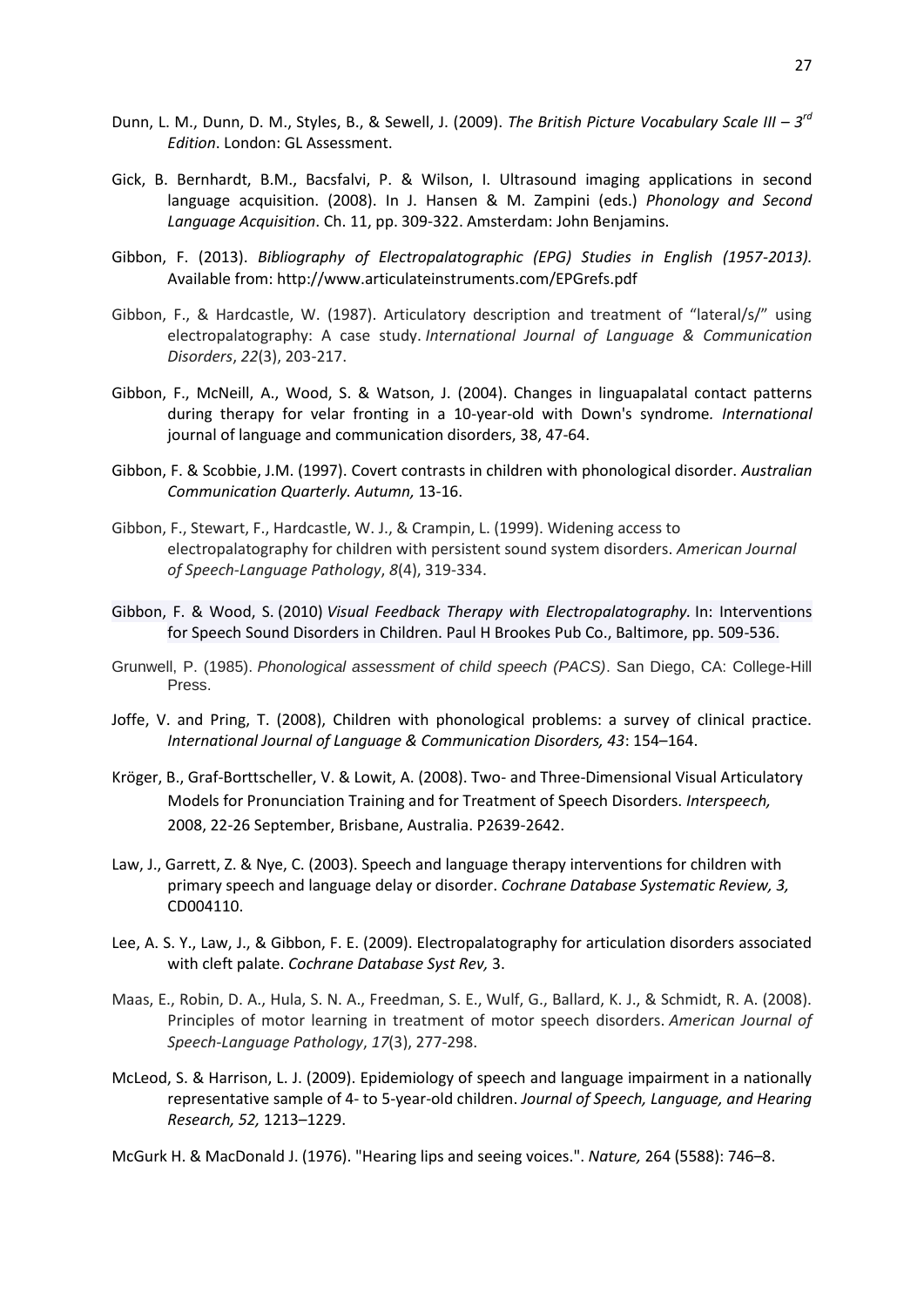- Michi, K. I., Yamashita, Y., Imai, S., Suzuki, N., & Yoshida, H. (1993). Role of visual feedback treatment for defective /s/sounds in patients with cleft palate. *Journal of Speech, Language, and Hearing Research, 36(2)*, 277-285.
- Ouni, S. (2011). Tongue Gesture Awareness and Pronunciation Training. *Interspeech 11*, 28-31 August 2011, Florence, Italy.
- Roxburgh, Z., Scobbie, J.M., Cleland, J., & Wood, S. (2014). The use of ultrasound in the treatment of speech sound disorders associated with cleft palate. *International Conference on Clinical Linguistics and Phonetics (ICPLA-15).* Karolinska Institutet, Stockholm: 11th – 13th June 2014.
- Preston, J. L., Brick, N., & Landi, N. (2013). Ultrasound biofeedback treatment for persisting childhood apraxia of speech. *American Journal of Speech-Language Pathology, 22(4),* 627- 643.
- Preston, J. L., McCabe, P., Rivera-Campos, A., Whittle, J. L., Landry, E., & Maas, E. (2014). Ultrasound Visual Feedback Treatment and Practice Variability for Residual Speech Sound Errors. *Journal of Speech, Language, and Hearing Research*, *57*(6), 2102-2115.
- Raven, J., Raven, J.C., & Court, J.H. (2003, updated 2004). Manual for Raven's Progressive Matrices and Vocabulary Scales. San Antonio, TX: Harcourt Assessment.
- Robbins, J. & Klee, T. (1987). Clinical assessment of oropharyngeal motor development in young children. *Journal of Speech and Hearing Disorders, 52(3),*271-7.
- *The Seeing Speech Website http*[://www.seeingspeech.arts.gla.ac.uk/uti](http://www.seeingspeech.arts.gla.ac.uk/uti)
- Semel, E., Wiig, E., & Secord, W. (2006). *Clinical Evaluation of Language Fundamentals, Fourth UK Edition.* San Antonio, TX: Harcourt Assessment.
- Scobbie, J.M., Gordeeva, O.B. & Mathews, B. (2007). *Scottish English speech acquisition.* In: The International Guide to Speech Acquisition. Clifton Park, NY: Thomson Delmar Learning, (pp. 221-240). Thomson Delmar Learning, New York.
- Scobbie, J.M., Wrench, A. & van der Linden, M. (2008). Head-Probe stabilisation in ultrasound tongue imaging using a headset to permit natural head movement. *Proceedings of the 8th International Seminar on Speech Production*, 373-376.
- Stackhouse, J. & Wells, W. (1997). *Children's Speech And Literacy Difficulties: A Psycholinguistic Framework* London: Wiley.
- Ultrax. (2014). Overview of Research for Ultrax [online] Available at: http://www.ultraxspeech.org/research [Accessed September 12 2014].
- Van Riper, C. & Emerick, L. (1984). *Speech Correction (7th edition).* Englewood Cliffs, NJ: Prentice Hall.
- Waring, R. & Knight, R-A. (2013). 'How should children with speech sound disorders be classified? A review and critical evaluation of current classification systems'. *International Journal of Language and Communication Disorders, 48*, 24 -40.
- Wood, S. & Scobbie, J.M. (2003). *[Evaluating the Clinical Effectiveness of EPG in the Assessment and](http://eresearch.qmu.ac.uk/2243/)  [Diagnosis of Children with Intractable Speech Disorders.](http://eresearch.qmu.ac.uk/2243/)* Proceedings of the Vth European CPLOL Congress. Evidence Based Practice: a Challenge for Speech and Language Therapists.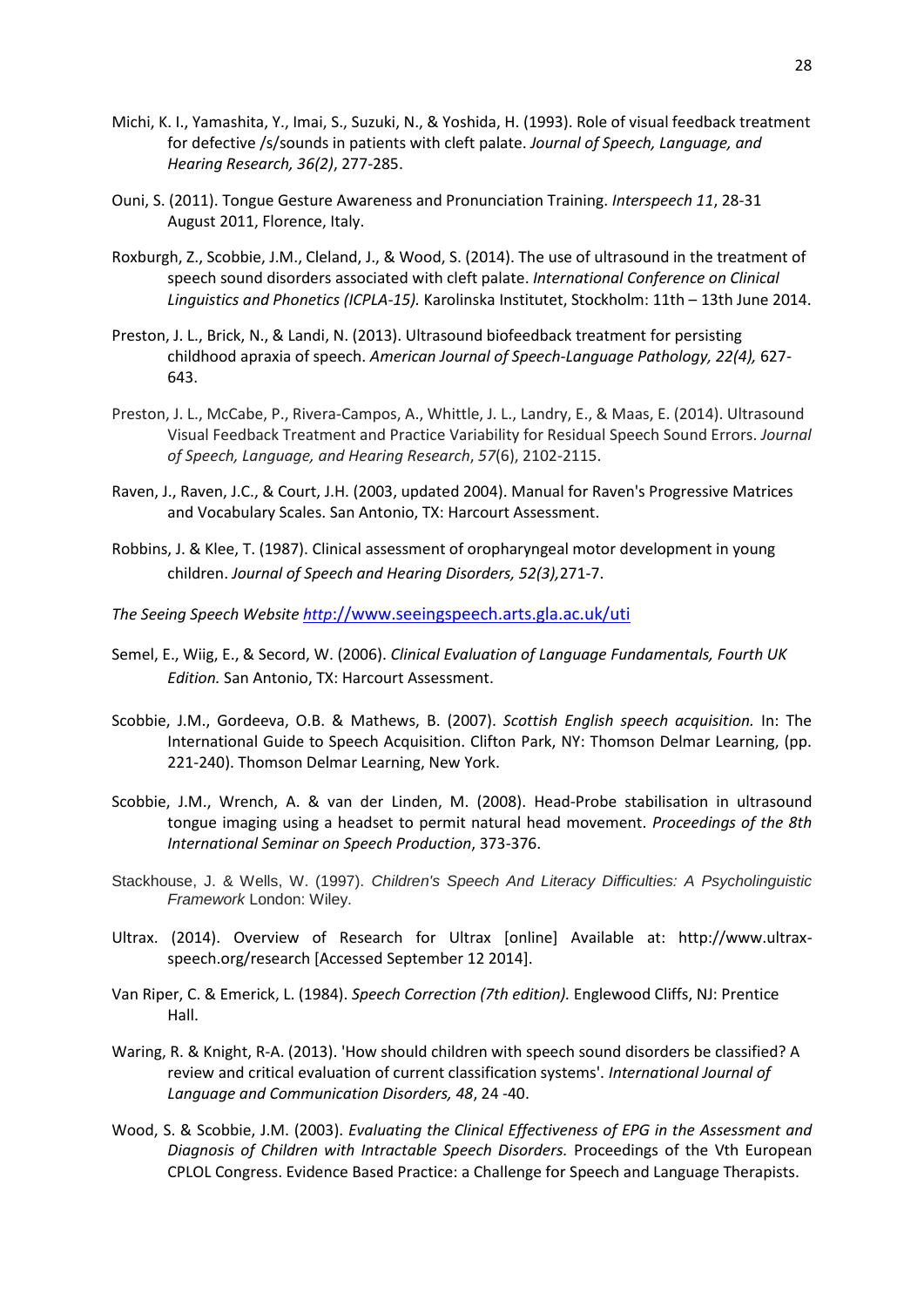Wrench, A. & Scobbie, J.M. (2011). Very High Frame Rate Ultrasound Tongue Imaging. *Proceedings of the 9th International Seminar on Speech Production* (pp. 155-162), Montreal, Canada.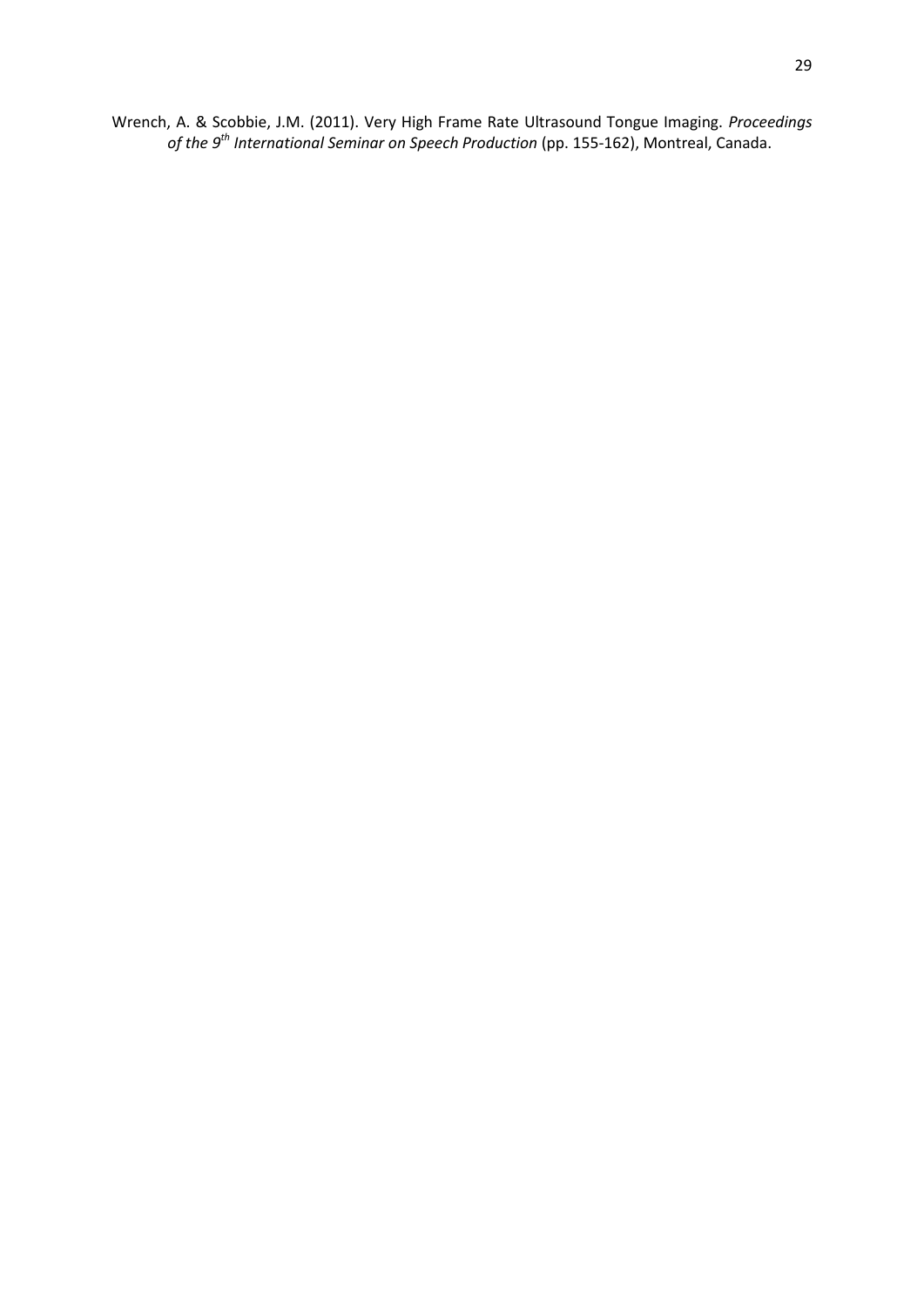# Table 1

| <b>CHILD</b> | <b>SEX</b> | <b>CHRON AGE</b> | <b>BPVS SS</b> | <b>CELF SS</b> | RK%   | Raven's        | DEAP % B1 | <b>DEAP % B2</b> |
|--------------|------------|------------------|----------------|----------------|-------|----------------|-----------|------------------|
| 01M          | M          | 6:0              | 109            | 109            | 91.23 | >95            | 74.67     | 74.67            |
| 02M          | M          | 10:1             | 95             | 111            | 99.12 | 95             | 88        | 87.33            |
| 03F          | F          | 8:7              | 94             | 73             | 85.96 | 25             | 73.15     | 77.85            |
| 04M          | M          | 8:11             | < 70           | < 70           | 82.46 | 25             | 69        | 69               |
| 05M          | M          | 6:5              | 107            | 82             | 85.96 | 10 to 25       | 52        | 52               |
| 06M          | M          | 5:11             | 80             | 97             | 85.09 | >95            | 62        | 58               |
| 07F          | F          | 7:6              | 109            | Missing        | 99.12 | Missing        | 86        | 86               |
| 08M          | M          | 7;7              | 112            | <b>Missing</b> | 91.23 | <b>Missing</b> | 60.28     | 60.28            |
| <b>MEAN</b>  |            | 7.63             | 100.86         | 94.40          | 90.02 | 48.33          | 70.64     | 70.64            |
| <b>STDEV</b> |            | 1.50             | 11.63          | 16.64          | 6.36  | 40.41          | 12.49     | 13.09            |

Table 1: Baseline Assessments. BPVS: British Picture Vocabulary Scale; CELF: Clinical Evaluation of Language Fundamentals, Core Language Subtest; RK: Robbin's Klee test of oro-motor function, % function correct; Raven's: Raven's matrices test of nonverbal ability, standard score; DEAP: phonology subtest, percentage consonants correct at baseline 1 and 2.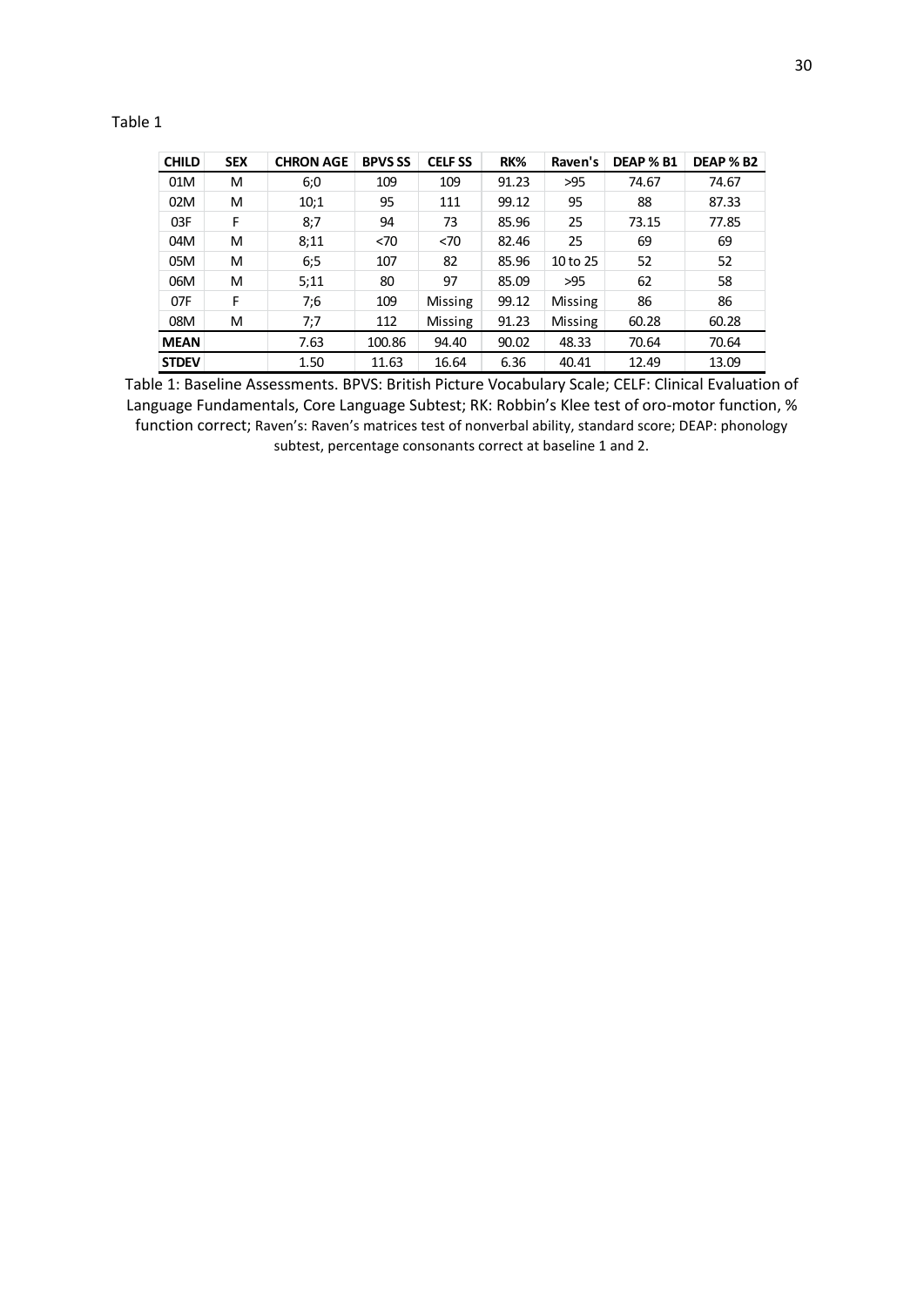## Table 2

|         |                            |                   |       | <b>CHILD</b>   |                |                |              |                |                |                              |  |
|---------|----------------------------|-------------------|-------|----------------|----------------|----------------|--------------|----------------|----------------|------------------------------|--|
|         | <b>PROCESS</b>             | 01M<br>02M<br>03F |       |                | 05M<br>06M     |                | 07F          | 08M            |                | <b>Total   %Total Errors</b> |  |
|         | Velar Fronting             | 16                |       | $\overline{2}$ | 14             | 12             | 18           |                | 62             | 24.03                        |  |
| Lingual | Labialisation of sibilants |                   |       |                |                |                |              | 9              | 9              | 3.49                         |  |
| place   | Post alveolar fronting     | $\overline{2}$    |       | $\overline{7}$ | 5              |                |              |                | 14             | 5.43                         |  |
| related | Backing                    |                   |       |                |                |                |              | $16*$          | $\Omega$       | 0.00                         |  |
| errros  | Gliding                    | 13                |       | 13             | 10             | 12             |              | 9              | 57             | 22.09                        |  |
|         | Idiosyncratic /r/-[A]      |                   | 12    |                |                |                |              |                | 12             | 4.65                         |  |
|         | Stopping                   |                   |       |                |                | $\mathbf{1}$   |              |                | $\mathbf{1}$   | 0.39                         |  |
|         | Deaffrication              |                   |       | 2              | $\mathbf{1}$   |                | $\mathbf{1}$ | 3              | $\overline{7}$ | 2.71                         |  |
|         | Voicing errors             |                   |       |                | $\mathbf{1}$   | 4              |              | $\overline{2}$ | $\overline{7}$ | 2.71                         |  |
|         | Weak syllable deletion     |                   |       |                | $\mathbf{1}$   | $\mathbf{1}$   |              |                | $\overline{2}$ | 0.78                         |  |
|         | <b>FCD</b>                 |                   |       | 3              | $\mathbf{1}$   |                |              |                | 4              | 1.55                         |  |
|         | ICD                        |                   |       | $\mathbf{1}$   |                |                |              |                | $\mathbf{1}$   | 0.39                         |  |
|         | <b>MCD</b>                 |                   |       |                | $\mathbf{1}$   |                |              |                | $\mathbf{1}$   | 0.39                         |  |
|         | Cluster Reduction          |                   |       | 6              | $\overline{7}$ | 9              |              |                | 22             | 8.53                         |  |
|         | Other                      |                   |       | 4              | $\overline{7}$ | $\overline{2}$ |              | $\mathbf{1}$   | 14             | 5.43                         |  |
|         | <b>TOTAL</b>               | 31                | 12    | 38             | 48             | 41             | 19           | 24             | 213            | 100                          |  |
|         | % Total Errors             | 12.016            | 4.651 | 14.729         | 18.605         | 15.891         | 7.364        | 9.302          | 82.6           | 100                          |  |

Table two: Phonological and phonetic process analysis of errors produced in the phonology subtest of the DEAP (Dodd et al., 2005). Shading denotes the lingual error (gliding excluded) chosen for treatment.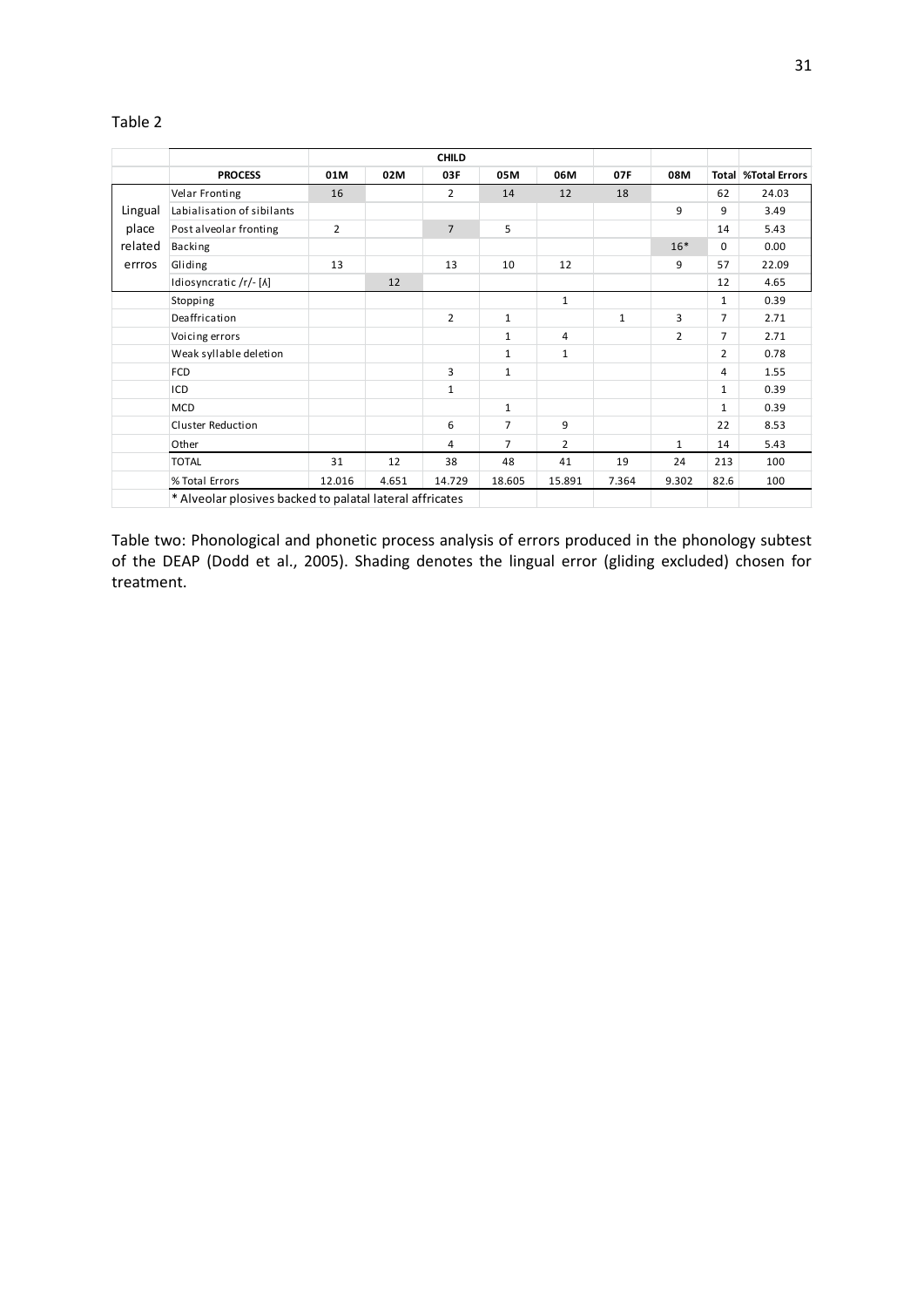Table 3

|                 | 01M  | 02M | 03F | 05M | 06M | 07M | 08M  |
|-----------------|------|-----|-----|-----|-----|-----|------|
| Mean diff (mm)  | 6.4  | 2.1 | 2.6 | 3.2 | 5.9 | 4.0 | 8.4  |
| sd (mm)         | 3.3  | 1.7 | 0.9 | 2.2 | 0.7 | 1.8 | 2.3  |
| max diff (mm)   | 11.0 | 5.3 | 3.5 | 6.8 | 6.5 | 6.5 | 11.2 |
| max length (cm) | 5.2  | 6.0 | 4.3 | 4.3 | 1.7 | 3.0 | 3.5  |
| min length (cm) | 4.2  | 3.3 | 4.0 | 1.6 | 1.7 | 3.0 | 3.5  |

Table 3 – Average distance between tongue curves for each participant and the total length of surface over which this mean is calculated and the maximum difference found. The minimum length of tongue surface corresponds to a single shorter length of tongue in which there are at least 6 contiguous areas of significant difference, omitting cross-overs or lengths in which there is only a trend. Note 02M has two such areas (2.0cm & 1.3cm).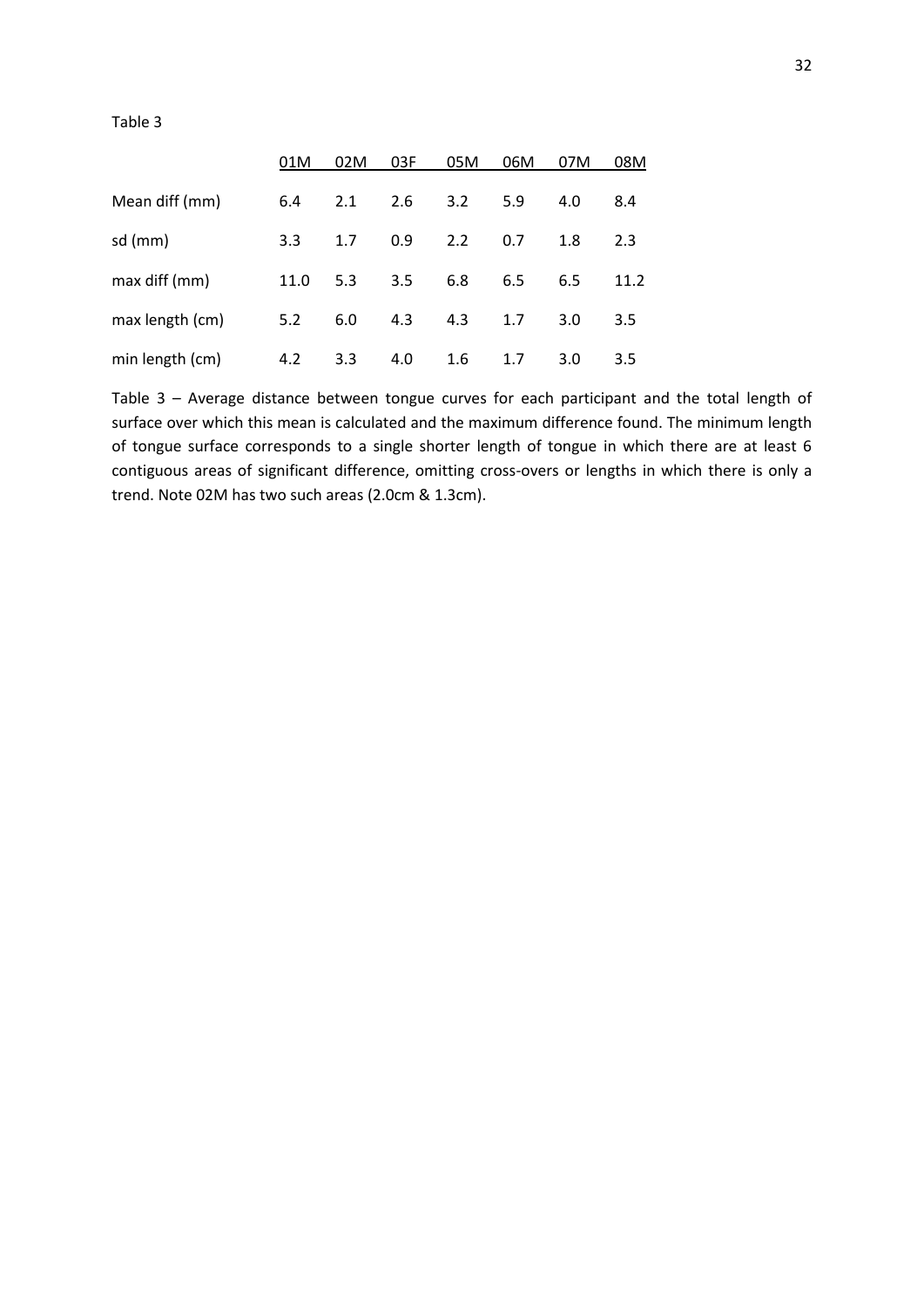

Mid-sagittal

Coronal

Figure 1: Typical ultrasound image in mid-sagittal (left) and coronal (right) views. The surface of the tongue is visible as a white line.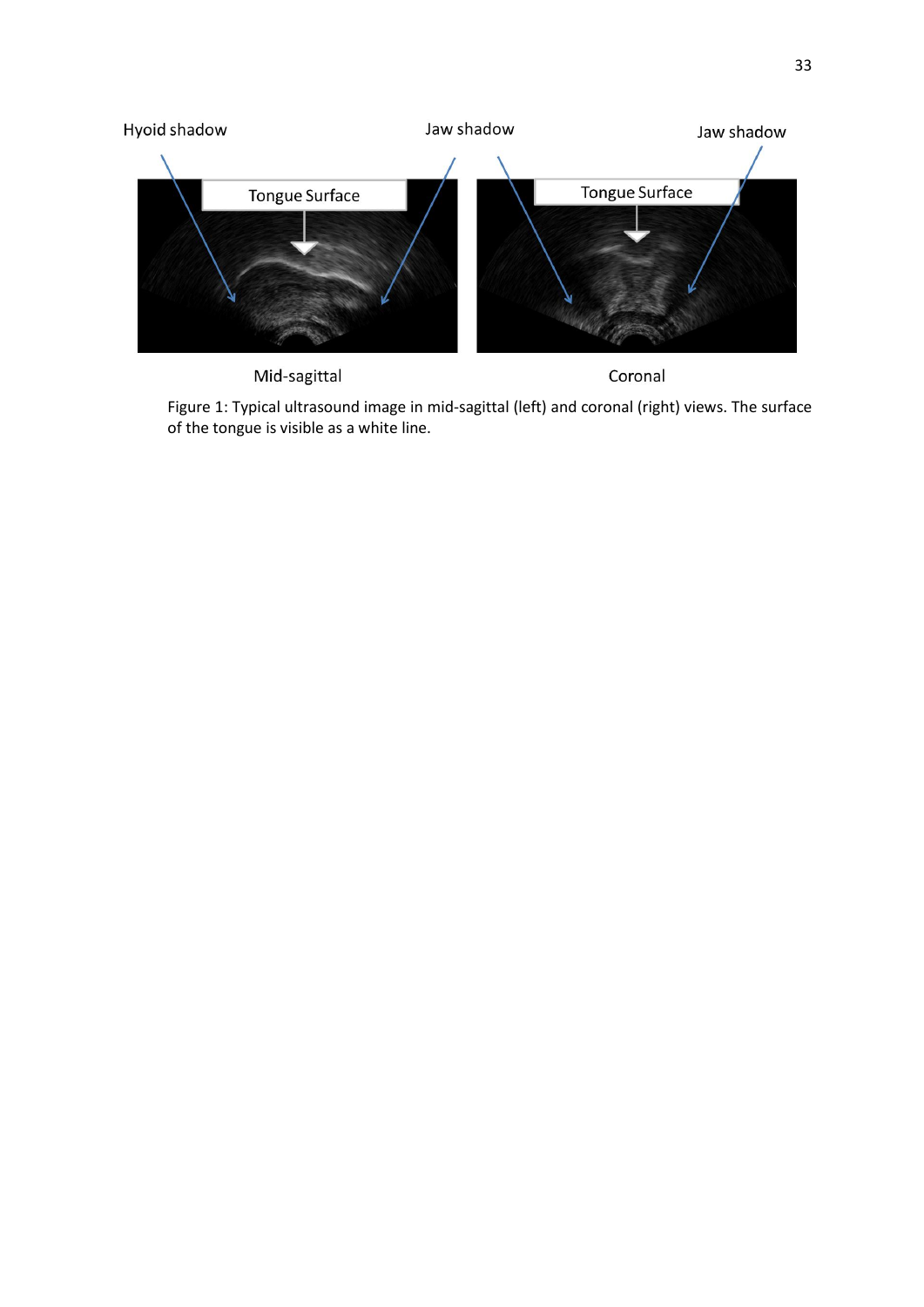|                | <b>Week Number</b> |      |    |  |                        |           |    |              |    |     |    |    |    |    |    |    |     |     |
|----------------|--------------------|------|----|--|------------------------|-----------|----|--------------|----|-----|----|----|----|----|----|----|-----|-----|
| <b>Week no</b> |                    | ---- |    |  | 8                      | $\bullet$ | 10 | 11           | 12 | -13 | 14 | 15 | 16 | 17 | 18 | 19 | --- | 25. |
| <b>PROBE</b>   | 81                 |      | 82 |  | 12 Sessions of therapy |           |    |              |    |     |    |    |    |    |    |    |     | M2  |
|                |                    |      |    |  |                        |           |    | <b>Probe</b> |    |     |    |    |    |    |    |    |     |     |

Figure 2: Probe and treatment schedule.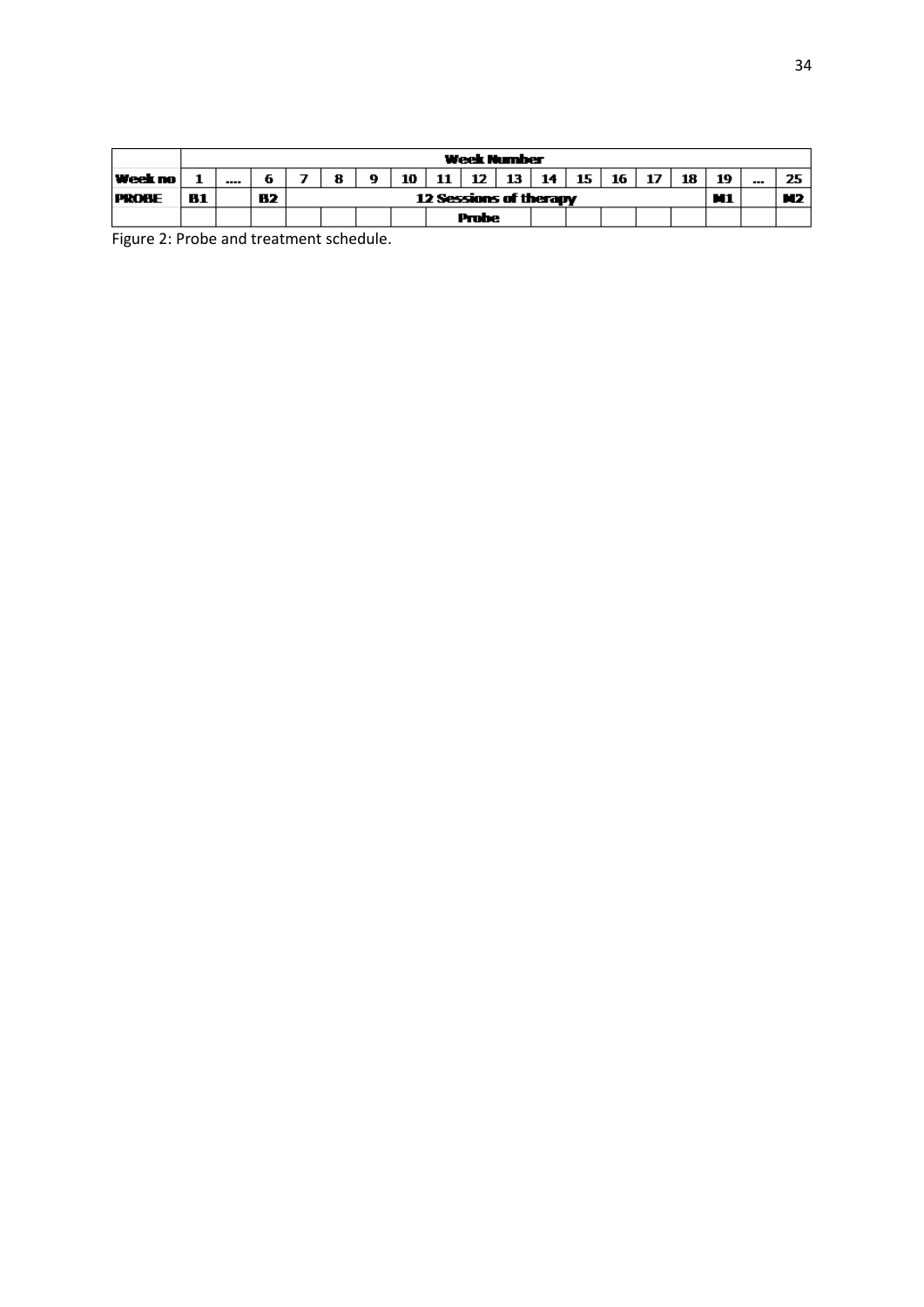

Figure 3: Ultrasound recording set-up showing probe-stabilisation headset.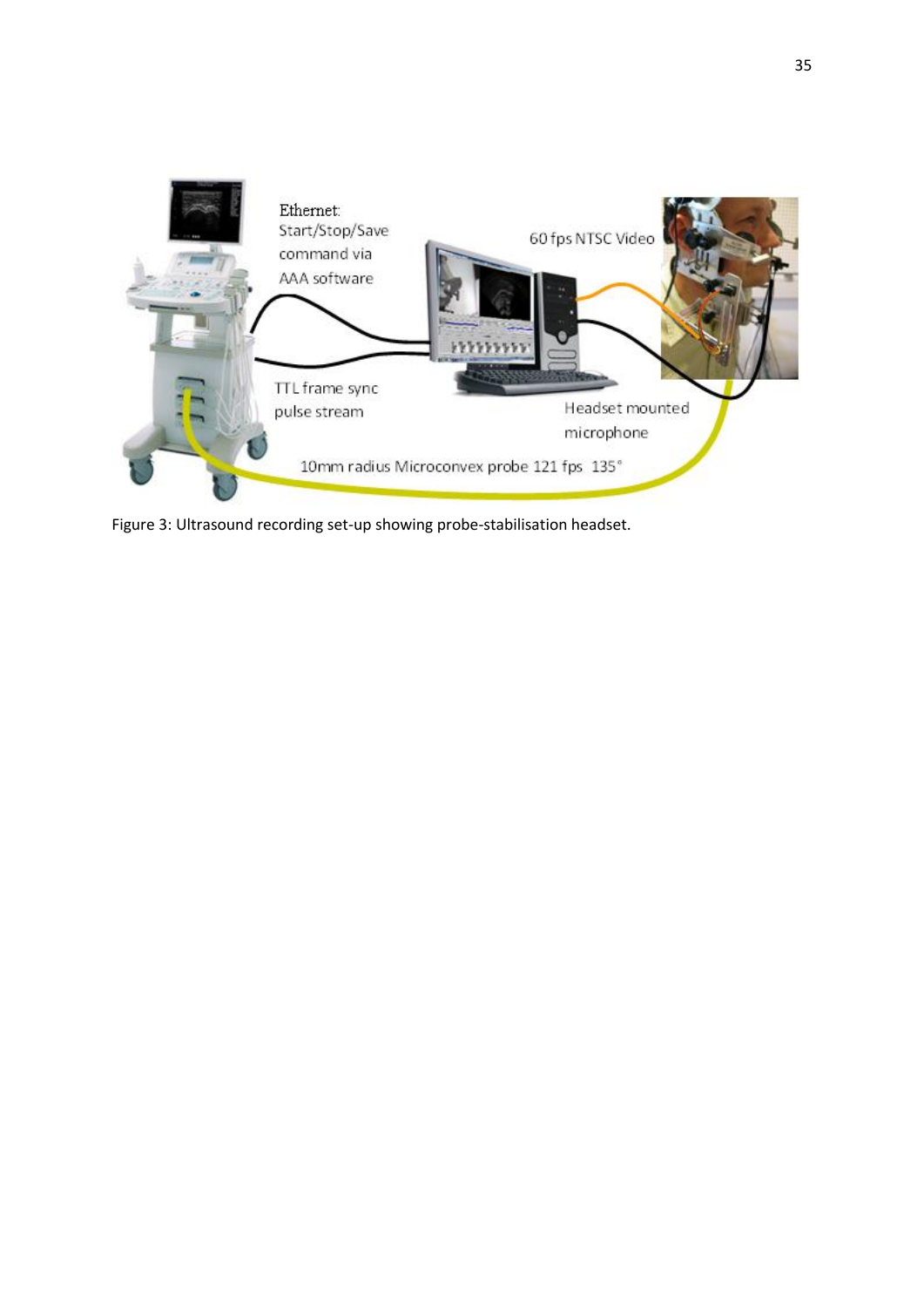

Figure 4a: **01M:** Percentage segments correct (transcription data) at each time point





Figure 5a: **02M:** Percentage segments correct (transcription data) at each time point

Figure 5b: **02M:** Pre- (blue) and post-therapy (green) average ultrasound tongue-shapes



Figure 6a: **03F:** Percentage segments correct (transcription data) at each time point

Figure 6b: **03F:** Pre- (blue) and post-therapy (green) average ultrasound tongue-shapes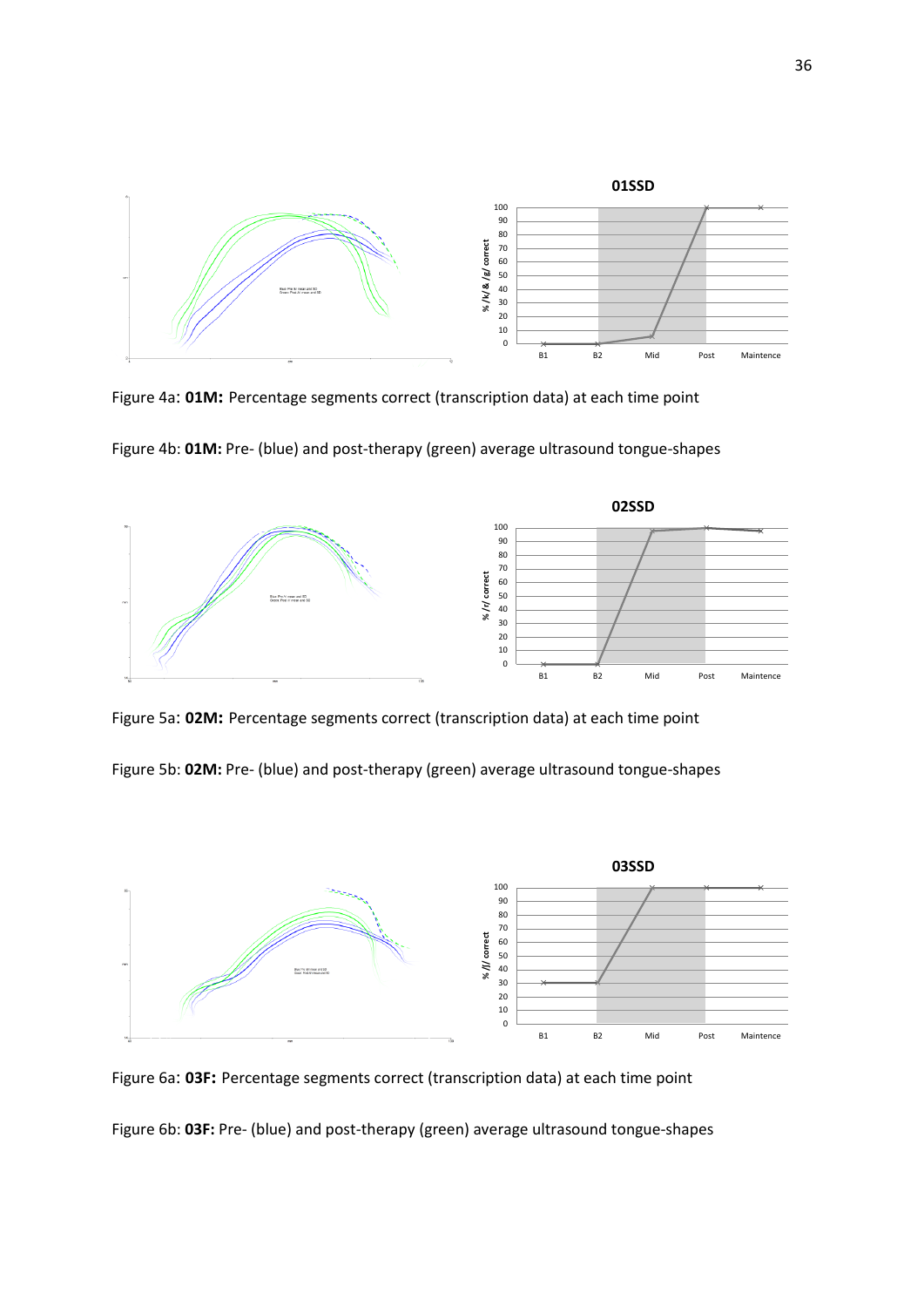

Figure 7a: **05M:** Percentage segments correct (transcription data) at each time point

Figure 7b: **05M:** Pre- (blue) and post-therapy (green) average ultrasound tongue-shapes



Figure 8a: **06M:** Percentage segments correct (transcription data) at each time point

Figure 8b: **06M:** Pre- (blue) and post-therapy (green) average ultrasound tongue-shapes, correct segments only